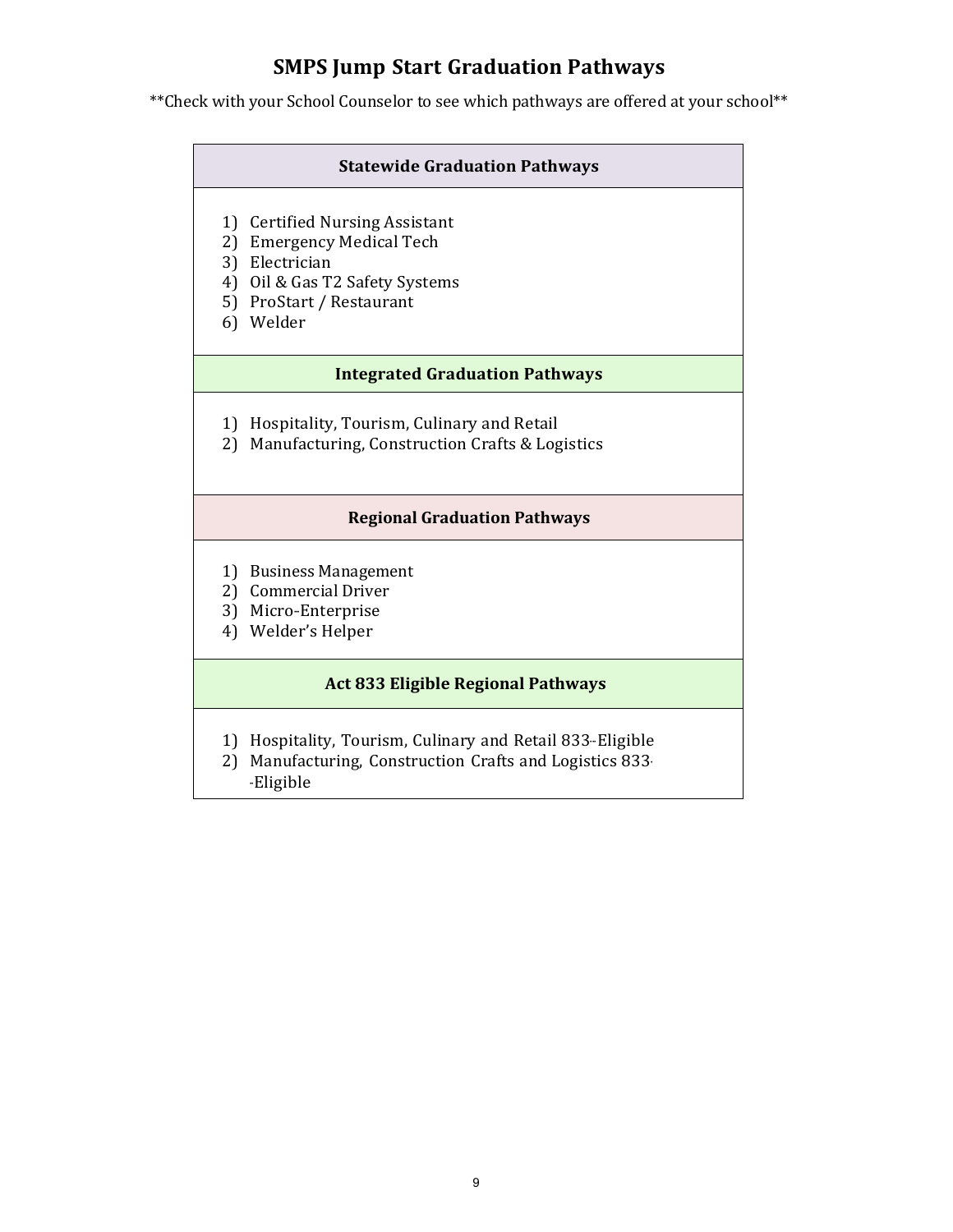## **Choosing a Jump Start Graduation Pathway**

- 1. Determine which careers interest you.
- 2. Look at the corresponding graduation pathway on the following pages to see a sample schedule of the courses you will be required to take and the credential you must earn.
- 3. Speak with your School Counselor about the specific pathway courses offered at your school.

| <b>Jump Start Graduation Pathway</b>                      | <b>Related High-Demand Careers</b>                                                                                                                                                           |
|-----------------------------------------------------------|----------------------------------------------------------------------------------------------------------------------------------------------------------------------------------------------|
| <b>Certified Nursing Assistant</b>                        | 5 Star: Medical and Health Service Managers; LPN; RN                                                                                                                                         |
|                                                           | 3 Star: Medical Records and Health Information Technicians; Health Science Teachers; Medical                                                                                                 |
|                                                           | Transcriptionist                                                                                                                                                                             |
|                                                           | 2 Star: Medical Secretaries; Office Clerks; Receptionists and Information Clerks; Home Health                                                                                                |
|                                                           | Aides; Nursing Aides; Orderlies; & Attendants                                                                                                                                                |
| <b>Emergency Medical Tech</b>                             | 4 Star: Emergency Medical Technicians & Paramedics                                                                                                                                           |
|                                                           | 3 Star: Emergency Management Directors<br>2 Star: Ambulance Drivers and Attendants                                                                                                           |
| Electrician                                               | 5 Star: Electricians; First-line Supervisors of Construction Trades                                                                                                                          |
|                                                           | 4 Star: Valve Installers                                                                                                                                                                     |
| Oil & Gas T2 Safety Systems                               | 4 Star: Derrick Operators; Rotary Drill Operator; Roustabouts                                                                                                                                |
| <b>Prostart / Restaurant</b>                              | 5 Star: General & Operations Managers in Food Service; Market Managers                                                                                                                       |
|                                                           | 4 Star: Chefs & Head Cooks; Dietitians & Nutritionists; Food Service Managers                                                                                                                |
|                                                           | 3 Star: Food Science Technicians; First-Line Supervisors of Food Preparation & Serving Workers;                                                                                              |
|                                                           | Food Scientists & Technologists                                                                                                                                                              |
| Welder                                                    | 5 Star: Welders, Cutters, Solderers, Brazers, Plumbers, Pipefitters, Steamfitters, Industrial Machine                                                                                        |
|                                                           | Mechanics                                                                                                                                                                                    |
|                                                           | 4 Star: Boilermakers, Maintenance and Repair Workers, Sheet Metal Workers, Structural Metal                                                                                                  |
|                                                           | <b>Fabricators and Fitters</b>                                                                                                                                                               |
| Hospitality, Tourism, Culinary and Retail                 | Hospitality: 5 Star - General and Operations Manager; 4 Star - Food Service Manager; Lodging                                                                                                 |
| (including Act 833 Eligible)                              | Manager; 3 Star - Customer Service Representative; First-Line Supervisor of Food Prep and<br>Serving Workers, Housekeeping and Janitorial Workers, Personal Service Workers; 2 Star - Hotel, |
|                                                           | Motel and Resort Desk Clerks                                                                                                                                                                 |
|                                                           | Tourism: 4 Star - Lodging Manager; 2 Star - Hotel Desk Clerk; Tour Guide and Escort; Travel                                                                                                  |
|                                                           | Agent                                                                                                                                                                                        |
|                                                           | <b>Culinary: 4 Star</b> - Food Service Manager; Chefs and Head Cook; 3 Star - First Line Supervisor of                                                                                       |
|                                                           | Food Prep and Serving Workers; 2 Star - Cook, Baker; 1 Star - Food Preparation Worker                                                                                                        |
|                                                           | Retail: 5 Star: Sales Manager; 4 Star: First-Line Supervisor of Retail Workers. Also: Store Manager,                                                                                         |
|                                                           | Assistant Store Manager; 2 Star: Security Guard, Retail Salesperson                                                                                                                          |
| <b>Manufacturing, Construction Crafts &amp; Logistics</b> | 5 Star: Service Unit Operator; Heating, Air Conditioning & Refrigeration Mechanic & Installer; Cost                                                                                          |
| (including Act 833 Eligible)                              | Estimator; Inspector, Mechanical Engineer; Welder<br>4 Star: Derrick Operators; Rotary Drill Operator; Roustabouts; Bus & Truck Mechanic; Diesel                                             |
|                                                           | Engine Specialist; Farm Equipment Mechanic and Service Technician; AgriScience Teacher                                                                                                       |
|                                                           | 3 Star: Engine & Other Machine Assembler; Also: Industrial Engineering Technicians, Petroleum                                                                                                |
|                                                           | Pump Systems Operators, Refinery Operators, Chemical Plant and System                                                                                                                        |
|                                                           | Operators, Maintenance Workers, Electricians, Construction Mangers, Machinists, Mechanical                                                                                                   |
|                                                           | <b>Drafters</b>                                                                                                                                                                              |
| <b>Business Management</b>                                | Retail Management: 5 Star - Sales Managers; 4 Star - First---Line Supervisors of Retail Workers.                                                                                             |
|                                                           | Also - Store Managers, Assistant Store Managers<br>Business Administration: 5 Star - Administrative Services Manager, Supervisor of Office Workers,                                          |
|                                                           | Financial Managers. Also - Customer Service Representative, Office Supervisor, Operations                                                                                                    |
|                                                           | Manager, Management Analyst                                                                                                                                                                  |
|                                                           | Hospitality Management: 5 Star - General and Operations Managers; 4 Star - Food Service and                                                                                                  |
|                                                           | <b>Lodging Managers</b>                                                                                                                                                                      |
| <b>Commercial Driver</b>                                  | 5 Star: Heavy and Tractor-Trailer Truck Drivers; First Line Supervisors of Transportation &                                                                                                  |
|                                                           | Material Movers                                                                                                                                                                              |
|                                                           | 4 Star: Emergency Medical Technicians & Paramedics                                                                                                                                           |
|                                                           | 3 Star: Drivers/Sales Workers; Light Truck or Delivery Service Drivers; Bus Drivers, Transit, &<br>Inercity; Logging Equipment Operators; Police, Fire, and Ambulance Dispatchers            |
|                                                           | 2 Star: Ambulance Drivers & Attendants-Except EMT; Athletes & Sports Competitors; Bus Drivers:                                                                                               |
|                                                           | School or Special Client; Couriers & Messengers; Refuse and Recyclable Material Collectors; Taxi                                                                                             |
|                                                           | Drivers & Chauffeurs                                                                                                                                                                         |
| Micro-Enterprise                                          | 5 Star: Property, Real Estate and Community Association Manager                                                                                                                              |
|                                                           | 4 Star: Real Estate Sales Agent 2 Star: Hairdresser, Hairstylist and Cosmetologist, Interior                                                                                                 |
|                                                           | Designers; Costume Attendants                                                                                                                                                                |
| <b>Welder's Helper</b>                                    | Helper positions in the Manufacturing trades: Tack Welder, T-Joint Welder, Grinder Assistant, Rod                                                                                            |
|                                                           | Indentifier/Runner, Maintenance Assistant                                                                                                                                                    |
|                                                           | 5 Star: Welders, Cutters, Solderers, Brazers, Plumbers, Pipefitters, Steamfitters, Industrial Machine<br>Mechanics                                                                           |
|                                                           | 4 Star: Boilermakers, Maintenance and Repair Workers, Sheet Metal Workers, Structural Metal                                                                                                  |
|                                                           | <b>Fabricators and Fitters</b>                                                                                                                                                               |
|                                                           | 2 Star: Construction Laborers                                                                                                                                                                |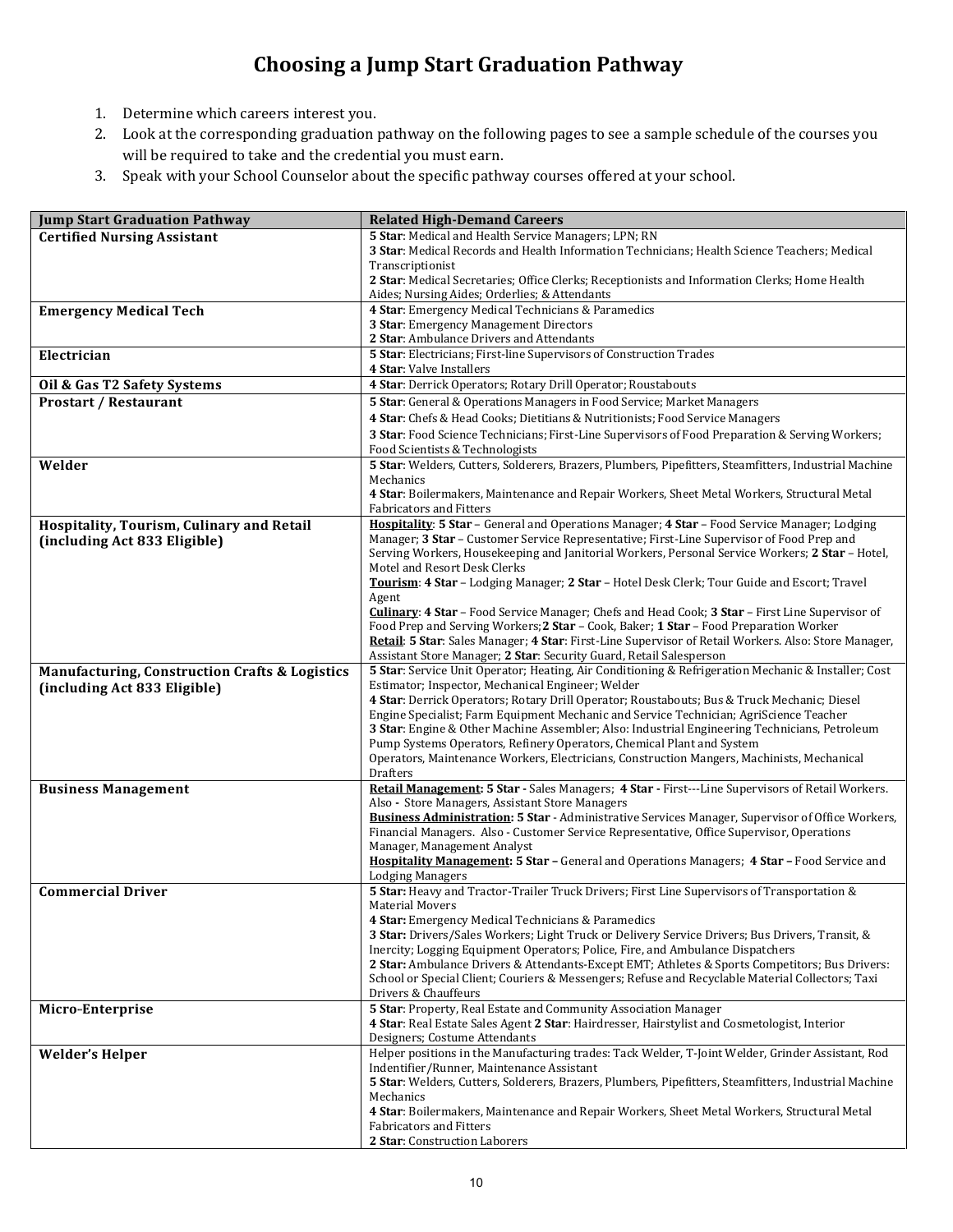| <b>Pathway Name</b>                                                                                                                                         | <b>Certified Nurse Assistant (CNA)</b>                                                                                                                                                                                                                                                                                  |                                                                                                                                                                                                                                                                                   | <b>Statewide Pathway</b>                                                                      |
|-------------------------------------------------------------------------------------------------------------------------------------------------------------|-------------------------------------------------------------------------------------------------------------------------------------------------------------------------------------------------------------------------------------------------------------------------------------------------------------------------|-----------------------------------------------------------------------------------------------------------------------------------------------------------------------------------------------------------------------------------------------------------------------------------|-----------------------------------------------------------------------------------------------|
| <b>High-Demand Careers Related to this</b><br>Pathway                                                                                                       | 5 Star: Medical and Health Service Managers; LPN; RN<br>3 Star: Medical Records and Health Information Technicians; Health Science Teachers; Medical Transcriptionist<br>2 Star: Medical Secretaries; Office Clerks; Receptionists and Information Clerks; Home Health Aides; Nursing Aides; Orderlies; &<br>Attendants |                                                                                                                                                                                                                                                                                   |                                                                                               |
| 9 <sup>th</sup> Grade                                                                                                                                       | 10 <sup>th</sup> Grade                                                                                                                                                                                                                                                                                                  | $11th$ Grade                                                                                                                                                                                                                                                                      | $12^{th}$ Grade                                                                               |
| English I<br><b>Math Essentials</b><br>Algebra I<br><b>Environmental Science</b><br>PE I<br>Health<br><b>Journey to Careers</b><br><b>IBCA</b><br>8 credits | English II<br>Geometry<br>Biology<br>Civics<br>PE II<br><b>BCA</b><br><b>Medical Terminology</b><br>elective<br>8 credits                                                                                                                                                                                               | <b>Business English</b><br><b>Financial Literacy</b><br><b>US History</b><br><b>First Responder</b><br>Psychology<br>elective<br>elective<br>elective<br>8 credits<br>Bold italicized courses count as one of the required 9 Carnegie credits for graduating via this CTE pathway | 4 <sup>th</sup> English Course<br><b>Nurse Assistant (2 credits)</b><br>elective<br>4 credits |
| Choose from the following pathway specific electives to fill in the remaining bold italicized electives:                                                    |                                                                                                                                                                                                                                                                                                                         |                                                                                                                                                                                                                                                                                   |                                                                                               |
| Chemistry                                                                                                                                                   | <b>Sports Medicine</b>                                                                                                                                                                                                                                                                                                  | <b>JROTC III</b>                                                                                                                                                                                                                                                                  | Speech I                                                                                      |
| <b>Health Science</b>                                                                                                                                       | <b>Accounting I</b>                                                                                                                                                                                                                                                                                                     | <b>JROTC IV</b>                                                                                                                                                                                                                                                                   | Speech II                                                                                     |
| Intro to Health Occupations<br>Nutrition & Food/Adv Nutrition & Food                                                                                        | <b>Customer Service</b>                                                                                                                                                                                                                                                                                                 | <b>Principles of Business</b>                                                                                                                                                                                                                                                     | <b>Word Processing</b>                                                                        |
| <b>Credentials Earned:</b><br>Attain one statewide credential                                                                                               |                                                                                                                                                                                                                                                                                                                         | Certified Nurse Aide - Louisiana Department of Health and Hospitals, Health Standards Section                                                                                                                                                                                     |                                                                                               |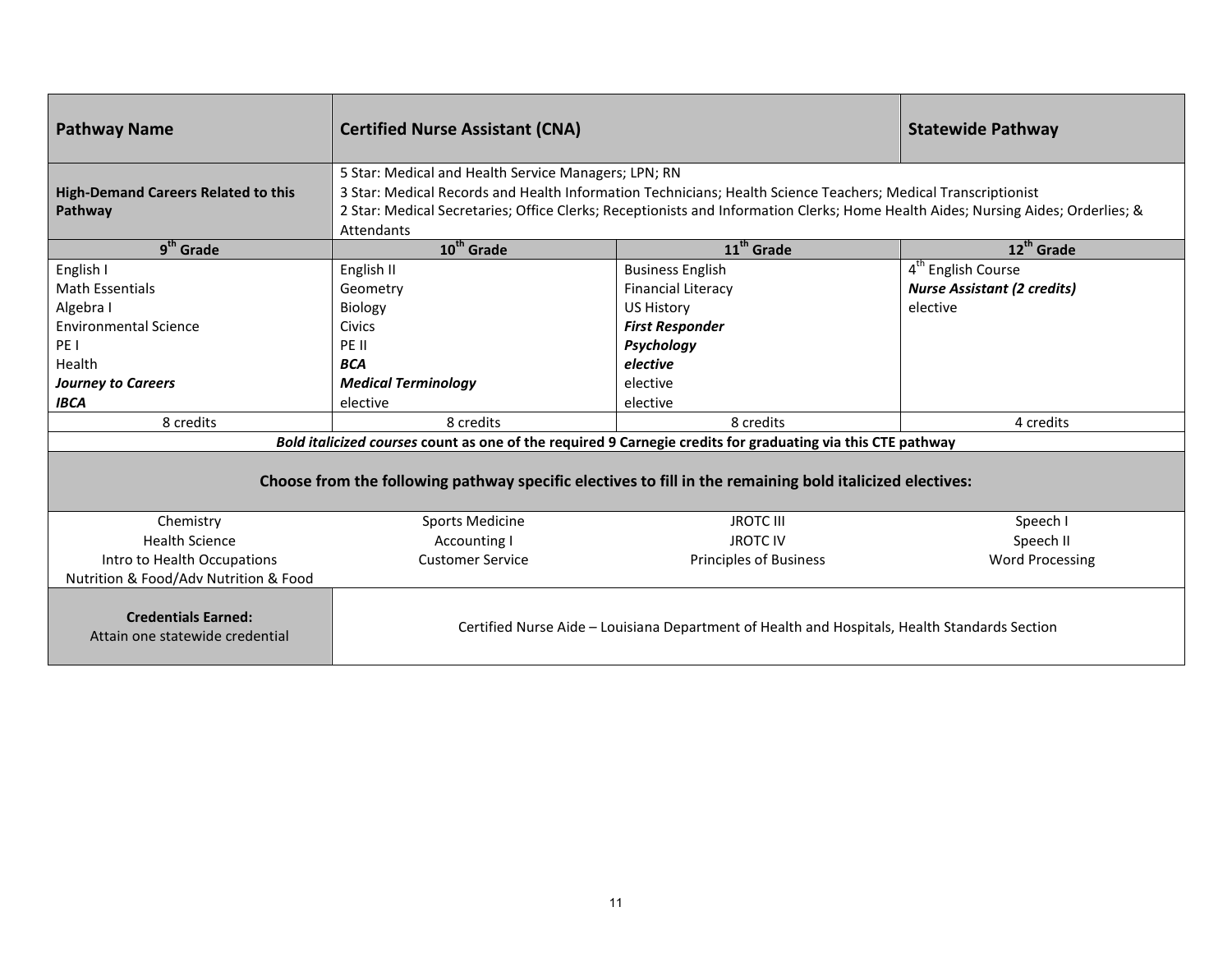| <b>Pathway Name</b>                                                                                      | <b>Emergency Medical Tech</b>                                                                               |                                                                                                                 | <b>Statewide Pathway</b> |
|----------------------------------------------------------------------------------------------------------|-------------------------------------------------------------------------------------------------------------|-----------------------------------------------------------------------------------------------------------------|--------------------------|
| <b>High-Demand Careers Related to this</b>                                                               | 4 Star: Emergency Medical Technicians & Paramedics<br>3 Star: Emergency Management Directors                |                                                                                                                 |                          |
| Pathway                                                                                                  | 2 Star: Ambulance Drivers and Attendants                                                                    |                                                                                                                 |                          |
| 9 <sup>th</sup> Grade                                                                                    | 10 <sup>th</sup> Grade                                                                                      | $11th$ Grade                                                                                                    | 12 <sup>th</sup> Grade   |
| English I                                                                                                | English II                                                                                                  | <b>Business English</b>                                                                                         | 4th English Course       |
| <b>Math Essentials</b>                                                                                   | Geometry                                                                                                    | <b>Financial Literacy</b>                                                                                       | elective                 |
| Algebra I                                                                                                | Biology                                                                                                     | US History                                                                                                      | elective                 |
| <b>Environmental Science</b>                                                                             | <b>Civics</b>                                                                                               | <b>First Responder</b>                                                                                          | elective                 |
| PE <sub>1</sub>                                                                                          | PE II                                                                                                       | <b>Customer Service</b>                                                                                         |                          |
| Health                                                                                                   | <b>BCA</b>                                                                                                  | Psychology                                                                                                      |                          |
| <b>Journey to Careers</b>                                                                                | <b>Medical Terminology</b>                                                                                  | elective                                                                                                        |                          |
| <b>IBCA</b>                                                                                              | <b>Nutrition &amp; Food/Adv Nutrition &amp; Food</b>                                                        | elective                                                                                                        |                          |
| 8 credits                                                                                                | 8 credits                                                                                                   | 8 credits                                                                                                       | 4 credits                |
|                                                                                                          | Bold italicized courses count as one of the required 9 Carnegie credits for graduating via this CTE pathway |                                                                                                                 |                          |
| Choose from the following pathway specific electives to fill in the remaining bold italicized electives: |                                                                                                             |                                                                                                                 |                          |
| Chemistry                                                                                                | <b>Nurse Assistant</b>                                                                                      | <b>Accounting I</b>                                                                                             | Principles of Business   |
| <b>Health Science</b>                                                                                    | Psychology                                                                                                  | <b>JROTC III</b>                                                                                                | Speech II                |
| Intro to Health Occupations                                                                              | <b>Sports Medicine</b>                                                                                      | <b>JROTC IV</b>                                                                                                 | <b>Word Processing</b>   |
| <b>Credentials Earned by Student:</b><br>Attain one statewide credential                                 |                                                                                                             | Emergency Medical Responder – Louisiana Department of Health and Hospitals – Emergency Medical Services section |                          |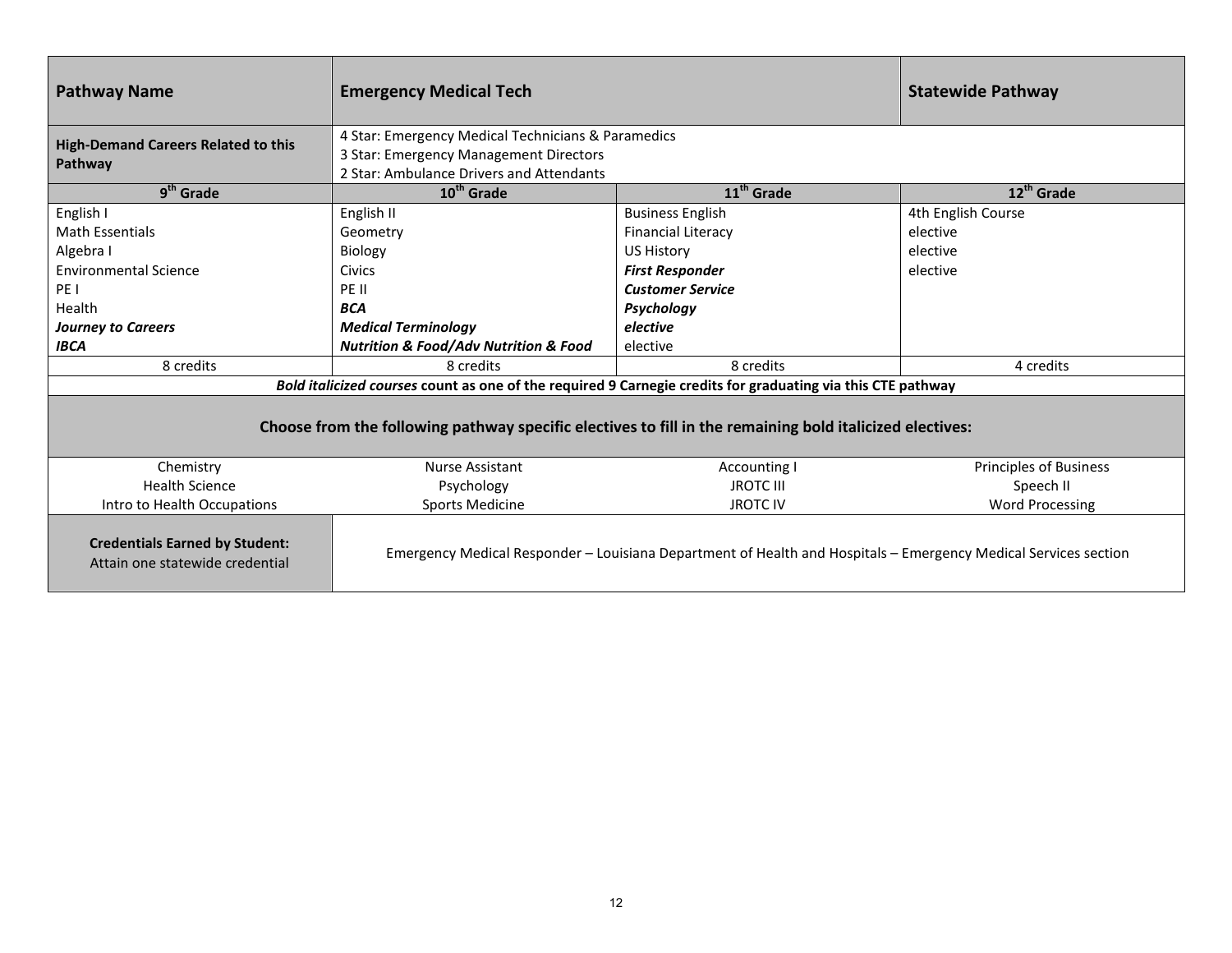| <b>Pathway Name</b>                                                                                         | Electrician                                                         |                                                                                         | <b>Statewide Pathway</b>               |
|-------------------------------------------------------------------------------------------------------------|---------------------------------------------------------------------|-----------------------------------------------------------------------------------------|----------------------------------------|
| <b>High-Demand Careers Related to this</b>                                                                  | 5 Star: Electricians; First-line Supervisors of Construction Trades |                                                                                         |                                        |
| Pathway                                                                                                     | 4 Star: Valve Installers                                            |                                                                                         |                                        |
| $9th$ Grade                                                                                                 | $10^{th}$ Grade                                                     | 11 <sup>th</sup> Grade                                                                  | $12^{th}$ Grade                        |
| English I                                                                                                   | English II                                                          | <b>Business English</b>                                                                 | 4th English Course                     |
| <b>Math Essentials</b>                                                                                      | Geometry                                                            | <b>Financial Literacy</b>                                                               | <b>NCCER Electrical II (2 credits)</b> |
| Algebra I                                                                                                   | Biology                                                             | <b>US History</b>                                                                       | elective                               |
| <b>Environmental Science</b>                                                                                | <b>Civics</b>                                                       | <b>NCCER Electrical I (2 credits)</b>                                                   |                                        |
| PE I                                                                                                        | PE II                                                               | elective                                                                                |                                        |
| Health                                                                                                      | <b>BCA</b>                                                          | elective                                                                                |                                        |
| <b>Journey to Careers</b>                                                                                   | <b>NCCER Core</b>                                                   | elective                                                                                |                                        |
| <b>IBCA</b>                                                                                                 | elective                                                            |                                                                                         |                                        |
| 8 credits                                                                                                   | 8 credits                                                           | 8 credits                                                                               | 4 credits                              |
| Bold italicized courses count as one of the required 9 Carnegie credits for graduating via this CTE pathway |                                                                     |                                                                                         |                                        |
| Choose from the following pathway specific electives to fill in the remaining bold italicized electives:    |                                                                     |                                                                                         |                                        |
| Agriscience II                                                                                              | Oil & Gas                                                           | First Responder                                                                         | Speech II                              |
| Agriscience III                                                                                             | T2 Safety                                                           | <b>JROTC III</b>                                                                        | <b>Word Processing</b>                 |
| Chemistry                                                                                                   | Accounting I                                                        | <b>JROTC IV</b>                                                                         |                                        |
| <b>NCCER Welding Tech I</b>                                                                                 | Agriscience I                                                       | <b>Principles of Business</b>                                                           |                                        |
| <b>NCCER Welding Tech II</b>                                                                                | <b>Customer Service</b>                                             | Speech I                                                                                |                                        |
| <b>Credentials Earned by Student:</b><br>Attain one statewide credential                                    |                                                                     | National Center for Construction Education Research (NCCER) Electrical Level 1 or above |                                        |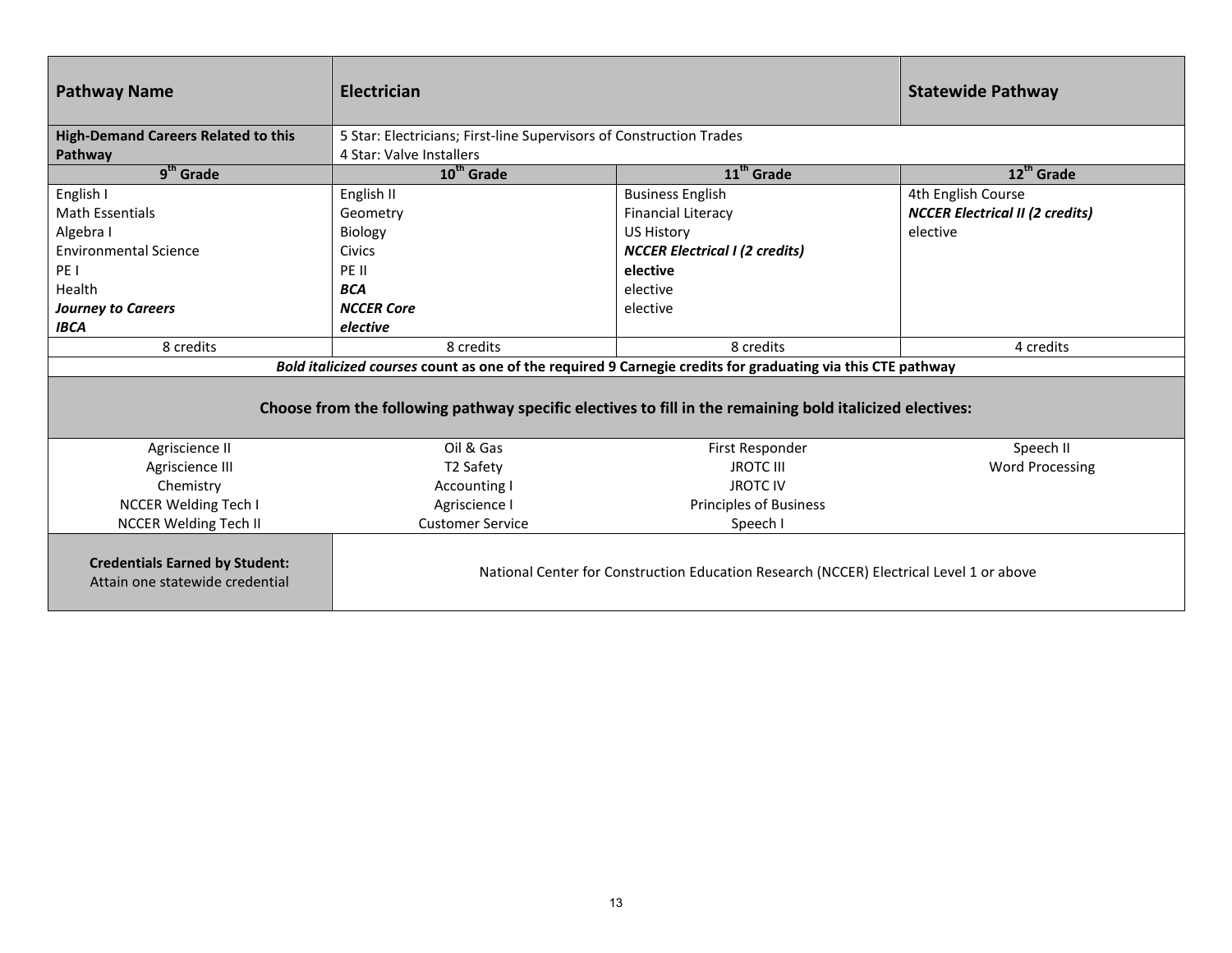| <b>Pathway Name</b>                                                                                      | Oil & Gas T2 Safety Systems                                     |                                                                                                             | <b>Statewide Pathway</b>      |  |
|----------------------------------------------------------------------------------------------------------|-----------------------------------------------------------------|-------------------------------------------------------------------------------------------------------------|-------------------------------|--|
| <b>High-Demand Careers Related to this</b>                                                               |                                                                 | 4 Star: Derrick Operators; Rotary Drill Operator; Roustabouts                                               |                               |  |
| Pathway<br>$9th$ Grade                                                                                   | 10 <sup>th</sup> Grade                                          | $11th$ Grade                                                                                                | 12 <sup>th</sup> Grade        |  |
| English I                                                                                                | English II                                                      | <b>Business English</b>                                                                                     | 4th English Course            |  |
| <b>Math Essentials</b>                                                                                   | Geometry                                                        | <b>Financial Literacy</b>                                                                                   | Oil & Gas                     |  |
| Algebra I                                                                                                | Biology                                                         | <b>US History</b>                                                                                           | <b>T2 Safety Systems</b>      |  |
| <b>Environmental Science</b>                                                                             | <b>Civics</b>                                                   | <b>NCCER Electrical I (2 credits)</b>                                                                       | elective                      |  |
| PE <sub>1</sub>                                                                                          | PE II                                                           | elective                                                                                                    |                               |  |
| Health                                                                                                   | <b>BCA</b>                                                      | elective                                                                                                    |                               |  |
| <b>Journey to Careers</b>                                                                                | <b>NCCER Core</b>                                               | elective                                                                                                    |                               |  |
| <b>IBCA</b>                                                                                              | elective                                                        |                                                                                                             |                               |  |
| 8 credits                                                                                                | 8 credits                                                       | 8 credits                                                                                                   | 4 credits                     |  |
|                                                                                                          |                                                                 | Bold italicized courses count as one of the required 9 Carnegie credits for graduating via this CTE pathway |                               |  |
| Choose from the following pathway specific electives to fill in the remaining bold italicized electives: |                                                                 |                                                                                                             |                               |  |
| Agriscience II                                                                                           | <b>NCCER Welding Tech I</b>                                     | <b>Customer Service</b>                                                                                     | <b>Principles of Business</b> |  |
| Agriscience III                                                                                          | <b>NCCER Welding Tech II</b>                                    | First Responder                                                                                             | Speech I                      |  |
| Chemistry                                                                                                | Accounting I                                                    | <b>JROTC III</b>                                                                                            | Speech II                     |  |
| <b>NCCER Electrical II</b>                                                                               | Agriscience I                                                   | <b>JROTC IV</b>                                                                                             | <b>Word Processing</b>        |  |
| <b>Credentials Earned by Student:</b><br>Attain one statewide credential                                 | American Petroleum Institute (API) T2 Production Safety Systems |                                                                                                             |                               |  |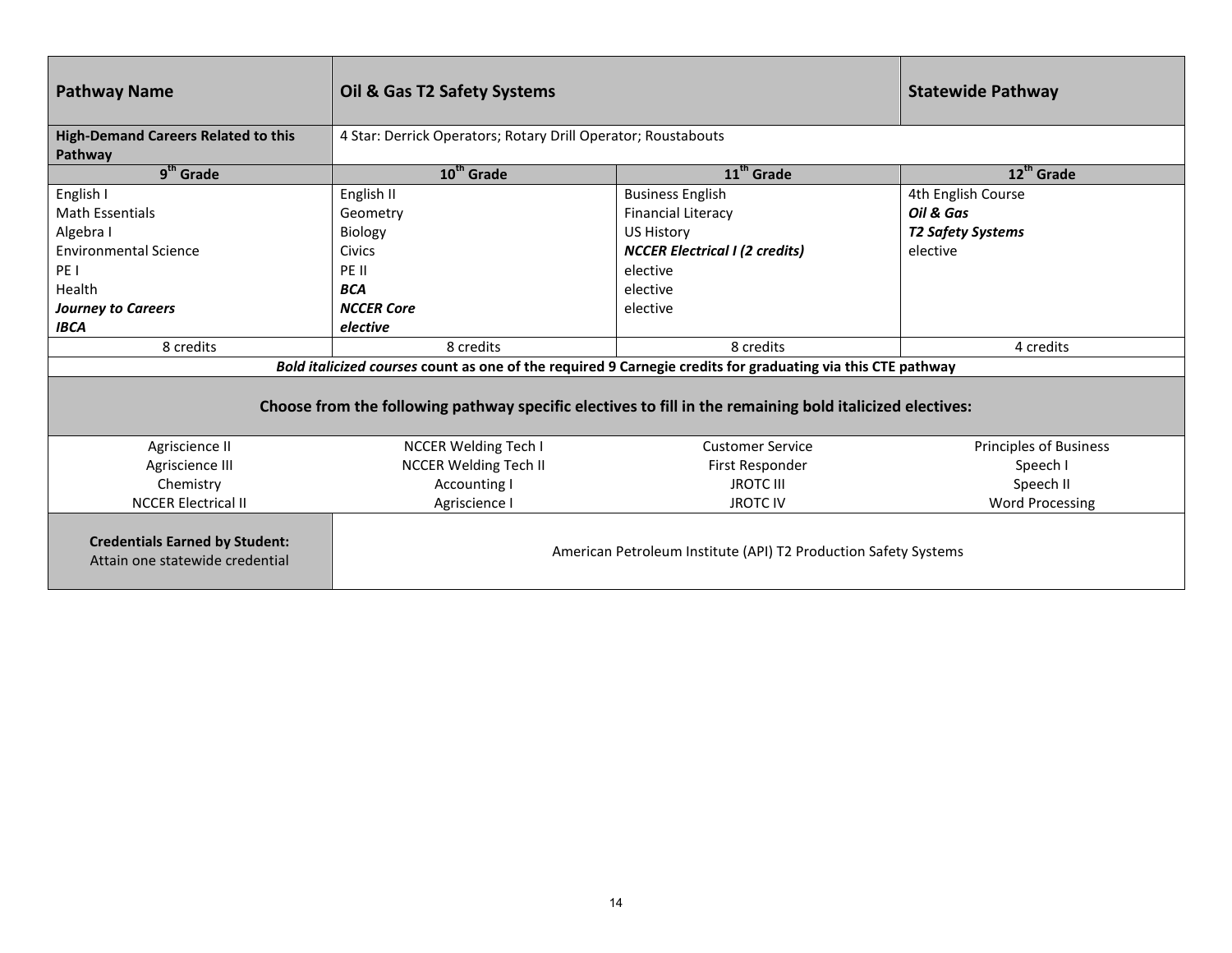| <b>Pathway Name</b>                                                                                      | <b>ProStart (including ServSafe)</b>                                                                                                                    |                                                                                                                                 | <b>Statewide Pathway</b>       |
|----------------------------------------------------------------------------------------------------------|---------------------------------------------------------------------------------------------------------------------------------------------------------|---------------------------------------------------------------------------------------------------------------------------------|--------------------------------|
| <b>High-Demand Careers Related to this</b>                                                               | 5 Star: General & Operations Managers in Food Service; Market Managers<br>4 Star: Chefs & Head Cooks; Dietitians & Nutritionists; Food Service Managers |                                                                                                                                 |                                |
| Pathway                                                                                                  |                                                                                                                                                         | 3 Star: Food Science Technicians; First-Line Supervisors of Food Preparation & Serving Workers; Food Scientists & Technologists |                                |
| 9 <sup>th</sup> Grade                                                                                    | 10 <sup>th</sup> Grade                                                                                                                                  | 11 <sup>th</sup> Grade                                                                                                          | 12 <sup>th</sup> Grade         |
| English I                                                                                                | English II                                                                                                                                              | <b>Business English</b>                                                                                                         | 4th English Course             |
| <b>Math Essentials</b>                                                                                   | Geometry                                                                                                                                                | <b>Financial Literacy</b>                                                                                                       | <b>ProStart II (2 credits)</b> |
| Algebra I                                                                                                | <b>Biology</b>                                                                                                                                          | <b>US History</b>                                                                                                               | elective                       |
| <b>Environmental Science</b>                                                                             | Civics                                                                                                                                                  | <b>ProStart I (2 credits)</b>                                                                                                   |                                |
| PE <sub>1</sub>                                                                                          | PE II                                                                                                                                                   | <b>Customer Service</b>                                                                                                         |                                |
| Health                                                                                                   | <b>BCA</b>                                                                                                                                              | elective                                                                                                                        |                                |
| <b>Journey to Careers</b>                                                                                | <b>Nutrition &amp; Food/Adv Nutrition &amp; Food</b>                                                                                                    | elective                                                                                                                        |                                |
| <b>IBCA</b>                                                                                              | <b>FACS</b>                                                                                                                                             |                                                                                                                                 |                                |
| 8 credits                                                                                                | 8 credits                                                                                                                                               | 8 credits                                                                                                                       | 4 credits                      |
|                                                                                                          |                                                                                                                                                         | Bold italicized courses count as one of the required 9 Carnegie credits for graduating via this CTE pathway                     |                                |
| Choose from the following pathway specific electives to fill in the remaining bold italicized electives: |                                                                                                                                                         |                                                                                                                                 |                                |
| <b>Baking &amp; Pastries</b>                                                                             | Web Design I                                                                                                                                            | <b>JROTC II</b>                                                                                                                 | Speech I                       |
| Chemistry                                                                                                | Accounting I                                                                                                                                            | <b>JROTC IV</b>                                                                                                                 | Speech II                      |
| <b>Health Science</b>                                                                                    | First Responder                                                                                                                                         | <b>Principles of Business</b>                                                                                                   | <b>Word Processing</b>         |
| <b>Credentials Earned by Student:</b><br>Attain one statewide credential                                 |                                                                                                                                                         | National Restaurant Association ProStart National Certificate of Achievement and ServSafe Food Protection Manager Certificate   |                                |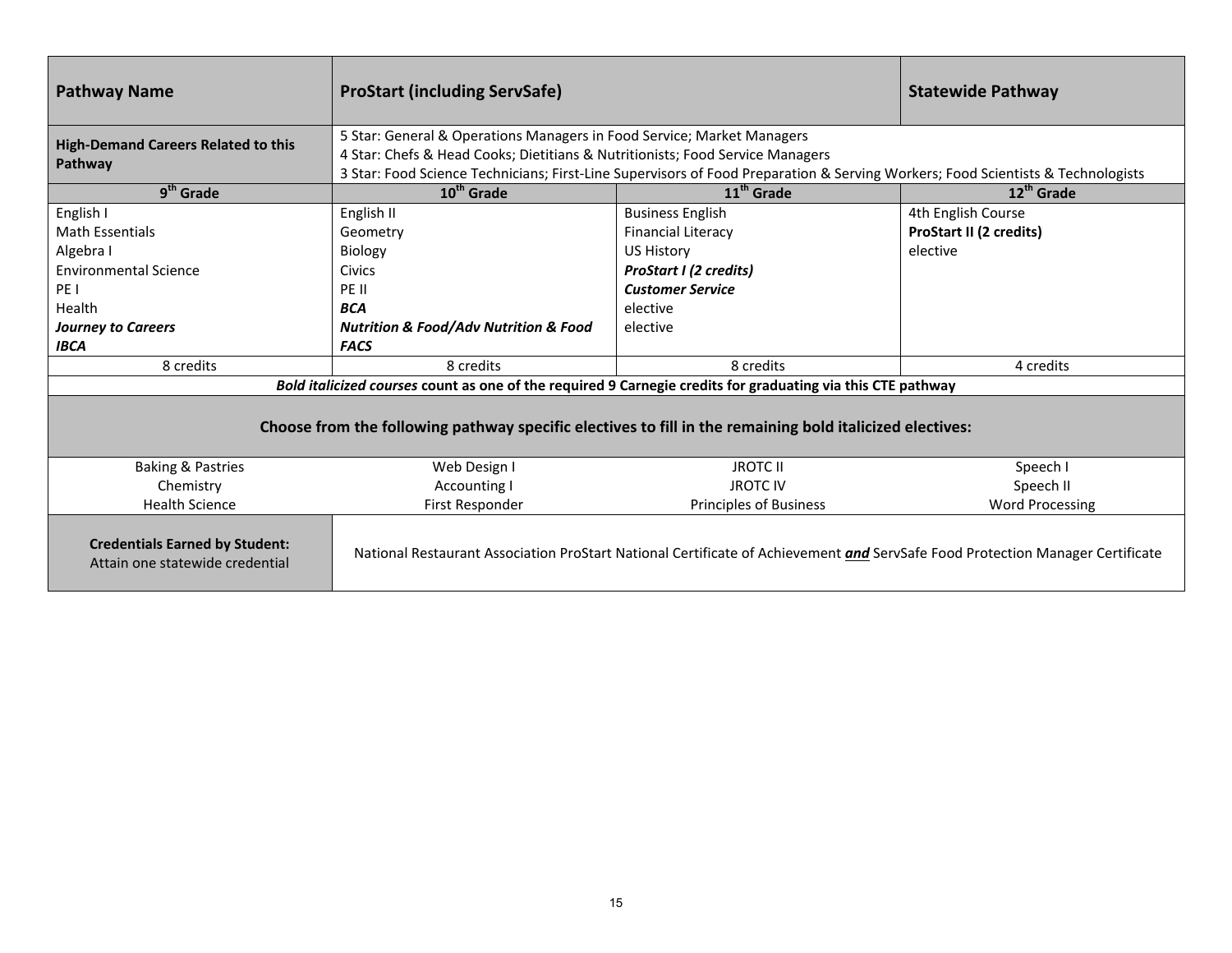| <b>Pathway Name</b>                                                                                         | Welder                       |                                                                                                                     | <b>Statewide Pathway</b>      |
|-------------------------------------------------------------------------------------------------------------|------------------------------|---------------------------------------------------------------------------------------------------------------------|-------------------------------|
| <b>High-Demand Careers Related to this</b>                                                                  |                              | 5 Star: Welders, Cutters, Solderers, Brazers, Plumbers, Pipefitters, Steamfitters, Industrial Machine Mechanics     |                               |
| Pathway                                                                                                     |                              | 4 Star: Boilermakers, Maintenance and Repair Workers, Sheet Metal Workers, Structural Metal Fabricators and Fitters |                               |
| 9 <sup>th</sup> Grade                                                                                       | 10 <sup>th</sup> Grade       | 11 <sup>th</sup> Grade                                                                                              | 12 <sup>th</sup> Grade        |
| English I                                                                                                   | English II                   | <b>Business English</b>                                                                                             | 4th English Course            |
| <b>Math Essentials</b>                                                                                      | Geometry                     | <b>Financial Literacy</b>                                                                                           | <b>NCCER Welding Tech II</b>  |
| Algebra I                                                                                                   | <b>Biology</b>               | <b>US History</b>                                                                                                   | elective                      |
| <b>Environmental Science</b>                                                                                | Civics                       | <b>NCCER Welding Tech I</b>                                                                                         | elective                      |
| Health                                                                                                      | PE II                        | <b>First Responder</b>                                                                                              |                               |
| PE <sub>1</sub>                                                                                             | <b>BCA</b>                   | elective                                                                                                            |                               |
| <b>Journey to Careers</b>                                                                                   | <b>NCCER Core</b>            | elective                                                                                                            |                               |
| <b>IBCA</b>                                                                                                 | elective                     | elective                                                                                                            |                               |
| 8 credits                                                                                                   | 8 credits                    | 8 credits                                                                                                           | 4 credits                     |
| Bold italicized courses count as one of the required 9 Carnegie credits for graduating via this CTE pathway |                              |                                                                                                                     |                               |
| Choose from the following pathway specific electives to fill in the remaining bold italicized electives:    |                              |                                                                                                                     |                               |
| Agriscience II                                                                                              | <b>NCCER Electrical II</b>   | Accounting I                                                                                                        | <b>Principles of Business</b> |
| Agriscience III                                                                                             | <b>NCCER Welding Tech II</b> | <b>Customer Service</b>                                                                                             | Speech I                      |
| Chemistry                                                                                                   | Oil & Gas                    | <b>JROTC III</b>                                                                                                    | Speech II                     |
| <b>NCCER Electrical I</b>                                                                                   | T2 Safety                    | <b>JROTC IV</b>                                                                                                     |                               |
| <b>Credentials Earned by Student:</b><br>Attain one statewide credential                                    |                              | National Center for Construction Education and Research (NCCER) Welding - Level 1 or above                          |                               |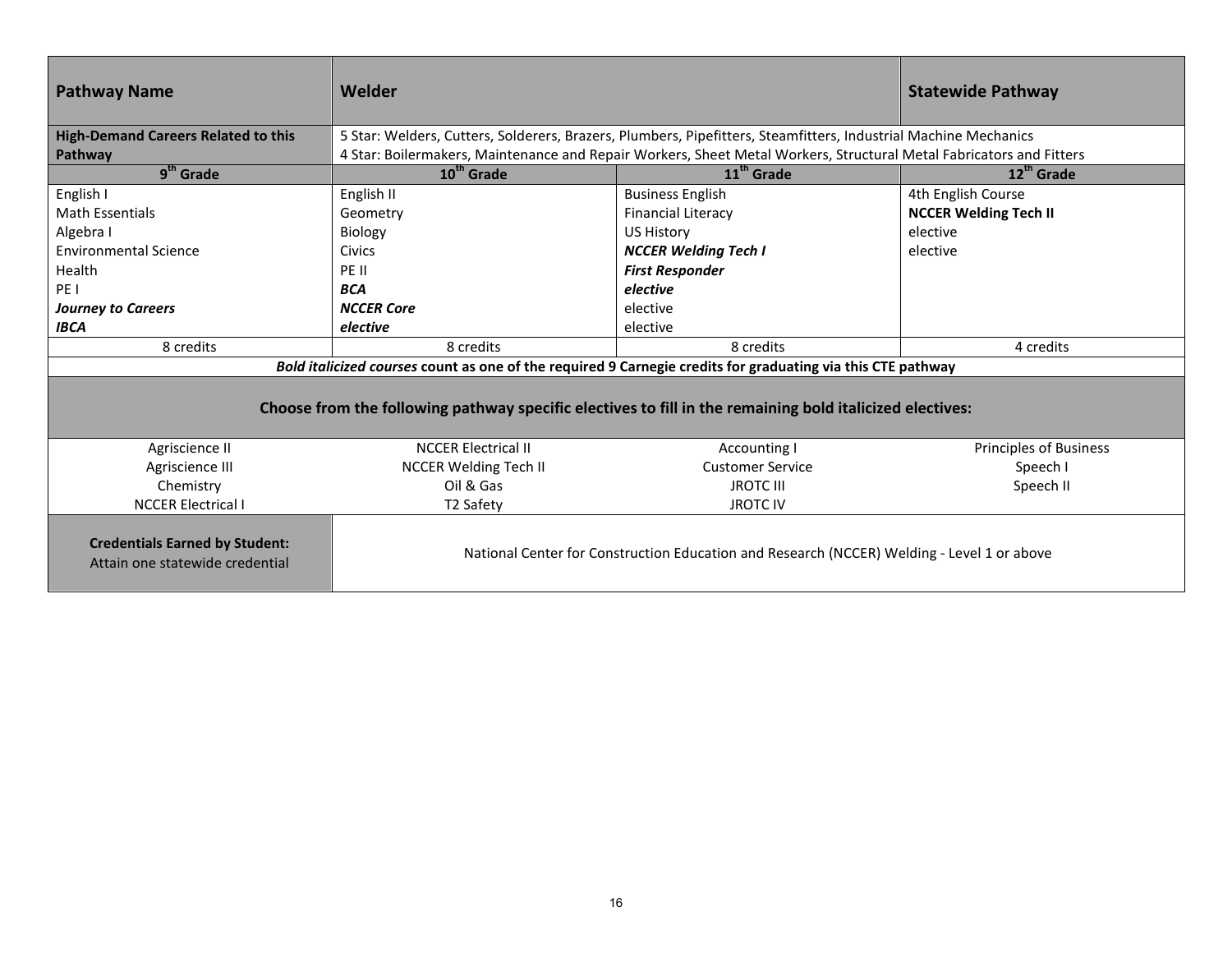| <b>Pathway Name</b>                                                                                                                                                    | Hospitality, Tourism, Culinary, & Retail                                                                                                                                                                                                                                                                                                                                                                                                                                                                                                                                                                                                          |                                                                                                                                                                                                                                                                                                                                                             | <b>Integrated Pathway</b>                                           |
|------------------------------------------------------------------------------------------------------------------------------------------------------------------------|---------------------------------------------------------------------------------------------------------------------------------------------------------------------------------------------------------------------------------------------------------------------------------------------------------------------------------------------------------------------------------------------------------------------------------------------------------------------------------------------------------------------------------------------------------------------------------------------------------------------------------------------------|-------------------------------------------------------------------------------------------------------------------------------------------------------------------------------------------------------------------------------------------------------------------------------------------------------------------------------------------------------------|---------------------------------------------------------------------|
| <b>High-Demand Careers Related to this</b><br>Pathway                                                                                                                  | Hospitality: 5 Star - General and Operations Manager; 4 Star - Food Service Manager; Lodging Manager; 3 Star - Customer Service<br>Representative; First-Line Supervisor of Food Prep and Serving Workers, Housekeeping and Janitorial Workers, Personal Service<br>Workers<br>Tourism: 4 Star - Lodging Manager; 2 Star - Hotel Desk Clerk; Tour Guide and Escort; Travel Agent<br>Culinary: 4 Star - Food Service Manager; Chefs and Head Cook; 3 Star - First Line Supervisor of Food Prep and Serving Workers<br>Retail: 5 Star: Sales Manager; 4 Star: First-Line Supervisor of Retail Workers. Also: Store Manager, Assistant Store Manager |                                                                                                                                                                                                                                                                                                                                                             |                                                                     |
| 9 <sup>th</sup> Grade                                                                                                                                                  | $10th$ Grade                                                                                                                                                                                                                                                                                                                                                                                                                                                                                                                                                                                                                                      | 11 <sup>th</sup> Grade                                                                                                                                                                                                                                                                                                                                      | 12 <sup>th</sup> Grade                                              |
| English I<br><b>Math Essentials</b><br>Algebra I<br><b>Environmental Science</b><br>PE <sub>1</sub><br>Health<br><b>Journey to Careers</b><br><b>IBCA</b><br>8 credits | English II<br>Geometry<br>Biology<br><b>Civics</b><br>PE II<br><b>BCA</b><br><b>Nutrition &amp; Food/Adv Nutrition &amp; Food</b><br><b>FACS</b><br>8 credits<br>Bold italicized courses count as one of the required 9 Carnegie credits for graduating via this CTE pathway                                                                                                                                                                                                                                                                                                                                                                      | <b>Business English</b><br><b>Financial Literacy</b><br><b>US History</b><br><b>Customer Service</b><br><b>ProStart I (2 credits)</b><br>elective<br>elective<br>8 credits                                                                                                                                                                                  | 4th English Course<br>elective<br>elective<br>elective<br>4 credits |
|                                                                                                                                                                        | Choose from the following pathway specific electives to fill in the remaining bold italicized electives:                                                                                                                                                                                                                                                                                                                                                                                                                                                                                                                                          |                                                                                                                                                                                                                                                                                                                                                             |                                                                     |
| <b>Baking &amp; Pastries</b><br>Chemistry<br><b>Health Science</b><br>ProStart II                                                                                      | Web Design<br>Accounting I<br>First Responder                                                                                                                                                                                                                                                                                                                                                                                                                                                                                                                                                                                                     | <b>JROTC III</b><br><b>JROTC IV</b><br><b>Principles of Business</b>                                                                                                                                                                                                                                                                                        | Speech I<br>Speech II<br><b>Word Processing</b>                     |
|                                                                                                                                                                        |                                                                                                                                                                                                                                                                                                                                                                                                                                                                                                                                                                                                                                                   | <b>Statewide Credential</b>                                                                                                                                                                                                                                                                                                                                 |                                                                     |
|                                                                                                                                                                        |                                                                                                                                                                                                                                                                                                                                                                                                                                                                                                                                                                                                                                                   | National Restaurant Association ProStart National Certificate of Achievement and ServSafe Food Protection Manager Certification                                                                                                                                                                                                                             |                                                                     |
| <b>Credentials Earned by Student:</b>                                                                                                                                  | <b>Regional Core Credential</b>                                                                                                                                                                                                                                                                                                                                                                                                                                                                                                                                                                                                                   |                                                                                                                                                                                                                                                                                                                                                             | <b>Complementary Credentials</b>                                    |
| Attain one Statewide credential<br><b>OR</b><br>Attain one Core credential AND<br>two Complementary credentials                                                        | National Retail Federation (NRF)<br><b>Customer Service</b><br>OR<br>ServSafe Manager Certification - NRA<br>(National Restaurant Association)                                                                                                                                                                                                                                                                                                                                                                                                                                                                                                    | 2 of the following:<br>Internet and Computing Core Certification (IC3) - Certiport<br>1)<br>Microsoft Excel Specialist - Microsoft and Certiport<br>2)<br>Microsoft PowerPoint Specialist - Microsoft and Certiport<br>3)<br>Microsoft Word Specialist - Microsoft and Certiport<br>4)<br>National Career Readiness Certificate WorkKeys Silver - ACT<br>5) |                                                                     |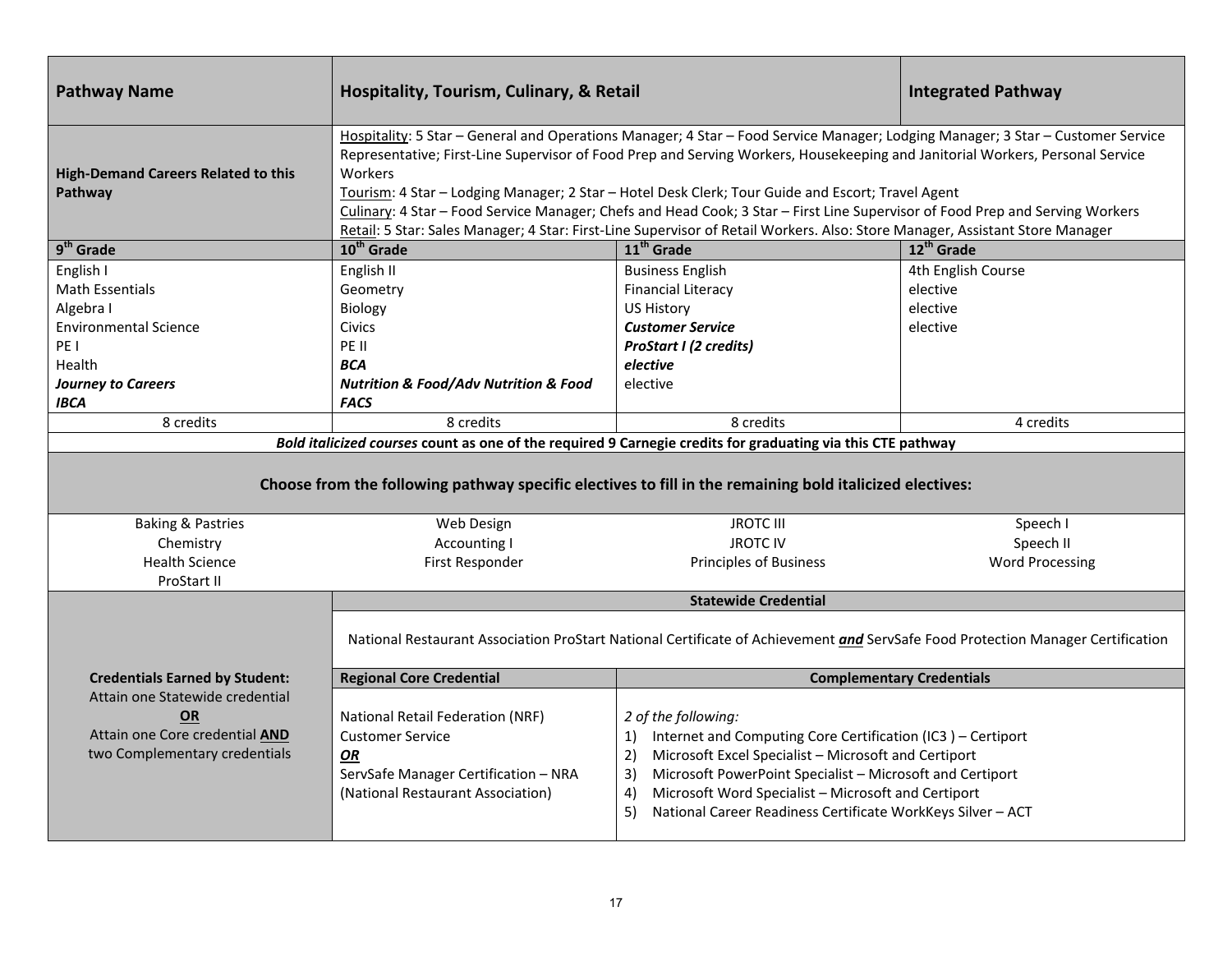| <b>Pathway Name</b>                                                                                                                 | <b>Manufacturing, Construction, Crafts, &amp; Logistics</b>                                                                                                                                                                                                                                                                                                                                                                                                                                                                                                                                                                       |                                                                                                                                                                                                                                                                                                                                                                                                                                                                                                             | <b>Integrated Pathway</b>                              |
|-------------------------------------------------------------------------------------------------------------------------------------|-----------------------------------------------------------------------------------------------------------------------------------------------------------------------------------------------------------------------------------------------------------------------------------------------------------------------------------------------------------------------------------------------------------------------------------------------------------------------------------------------------------------------------------------------------------------------------------------------------------------------------------|-------------------------------------------------------------------------------------------------------------------------------------------------------------------------------------------------------------------------------------------------------------------------------------------------------------------------------------------------------------------------------------------------------------------------------------------------------------------------------------------------------------|--------------------------------------------------------|
| <b>High-Demand Careers Related to this</b><br>Pathway                                                                               | 5 Star: Service Unit Operator; Heating, Air Conditioning & Refrigeration Mechanic & Installer; Cost Estimator; Inspector, Mechanical<br>Engineer; Welder<br>4 Star: Derrick Operators; Rotary Drill Operator; Roustabouts; Bus & Truck Mechanic; Diesel Engine Specialist; Farm Equipment<br>Mechanic and Service Technician; AgriScience Teacher<br>3 Star: Engine & Other Machine Assembler<br>Also: Industrial Engineering Technicians, Petroleum Pump Systems Operators, Refinery Operators, Chemical Plant and System<br>Operators, Maintenance Workers, Electricians, Construction Mangers, Machinists, Mechanical Drafters |                                                                                                                                                                                                                                                                                                                                                                                                                                                                                                             |                                                        |
| $9th$ Grade                                                                                                                         | 10 <sup>th</sup> Grade                                                                                                                                                                                                                                                                                                                                                                                                                                                                                                                                                                                                            | 11 <sup>th</sup> Grade                                                                                                                                                                                                                                                                                                                                                                                                                                                                                      | 12 <sup>th</sup> Grade                                 |
| English I<br><b>Math Essentials</b><br>Algebra I<br><b>Environmental Science</b><br>PE <sub>1</sub><br>Health<br>Journey to Careers | English II<br>Geometry<br>Biology<br>Civics<br>PE II<br><b>BCA</b><br><b>NCCER Core</b>                                                                                                                                                                                                                                                                                                                                                                                                                                                                                                                                           | <b>Business English</b><br><b>Financial Literacy</b><br><b>US History</b><br><b>First Responder</b><br><b>NCCER Electrical I (2 credits)</b><br>elective<br>elective                                                                                                                                                                                                                                                                                                                                        | 4th English Course<br>elective<br>elective<br>elective |
| <b>IBCA</b>                                                                                                                         | elective                                                                                                                                                                                                                                                                                                                                                                                                                                                                                                                                                                                                                          |                                                                                                                                                                                                                                                                                                                                                                                                                                                                                                             |                                                        |
| 8 credits                                                                                                                           | 8 credits                                                                                                                                                                                                                                                                                                                                                                                                                                                                                                                                                                                                                         | 8 credits                                                                                                                                                                                                                                                                                                                                                                                                                                                                                                   | 4 credits                                              |
|                                                                                                                                     | Bold italicized courses count as one of the required 9 Carnegie credits for graduating via this CTE pathway                                                                                                                                                                                                                                                                                                                                                                                                                                                                                                                       |                                                                                                                                                                                                                                                                                                                                                                                                                                                                                                             |                                                        |
|                                                                                                                                     | Choose from the following pathway specific electives to fill in the remaining bold italicized electives:                                                                                                                                                                                                                                                                                                                                                                                                                                                                                                                          |                                                                                                                                                                                                                                                                                                                                                                                                                                                                                                             |                                                        |
| Agriscience II<br>Agriscience III<br>Chemistry<br><b>NCCER Electrical II</b><br><b>NCCER Welding Tech I</b>                         | <b>NCCER Welding Tech II</b><br>Oil & Gas<br>T2 Safety<br><b>Accounting I</b><br>Agriscience                                                                                                                                                                                                                                                                                                                                                                                                                                                                                                                                      | <b>Customer Service</b><br><b>JROTC III</b><br><b>JROTCIV</b><br><b>Principles of Business</b><br>Speech I                                                                                                                                                                                                                                                                                                                                                                                                  | Speech II<br><b>Word Processing</b>                    |
|                                                                                                                                     |                                                                                                                                                                                                                                                                                                                                                                                                                                                                                                                                                                                                                                   | <b>Statewide Credential</b>                                                                                                                                                                                                                                                                                                                                                                                                                                                                                 |                                                        |
| <b>Credentials Earned by Student:</b>                                                                                               | NCCER Level 1 or above in the following areas: Carpentry, Electrical, and Welding<br>OR<br>Production Safety Systems T-2 / API-U - American Petroleum Institute                                                                                                                                                                                                                                                                                                                                                                                                                                                                   |                                                                                                                                                                                                                                                                                                                                                                                                                                                                                                             |                                                        |
| Attain one Statewide credential;                                                                                                    | <b>Regional Core Credential</b>                                                                                                                                                                                                                                                                                                                                                                                                                                                                                                                                                                                                   | <b>Complementary Credentials</b>                                                                                                                                                                                                                                                                                                                                                                                                                                                                            |                                                        |
| OR<br>Attain one Core credential <b>AND</b><br>two Complementary credentials.                                                       | Emergency Medical Responder-<br>Louisiana Department of Health and<br>Hospitals - Emergency Medical Services<br>section<br>OR<br>Completion of NCCER Core and<br>Designated Helper Modules in the<br>following areas: Carpentry, Electrical                                                                                                                                                                                                                                                                                                                                                                                       | 2 of the following:<br>1) Internet and Computing Core Certification (IC3) - Certiport<br>Microsoft Excel Specialist - Microsoft and Certiport<br>2)<br>Microsoft PowerPoint Specialist - Microsoft and Certiport<br>3)<br>Microsoft Word Specialist - Microsoft and Certiport<br>4)<br>Customer Service and Sales - National Retail Federation<br>5)<br>National Career Readiness Certificate WorkKeys Silver - ACT<br>6)<br>NCCER Core - National Center for Construction Education Research (NCCER)<br>7) |                                                        |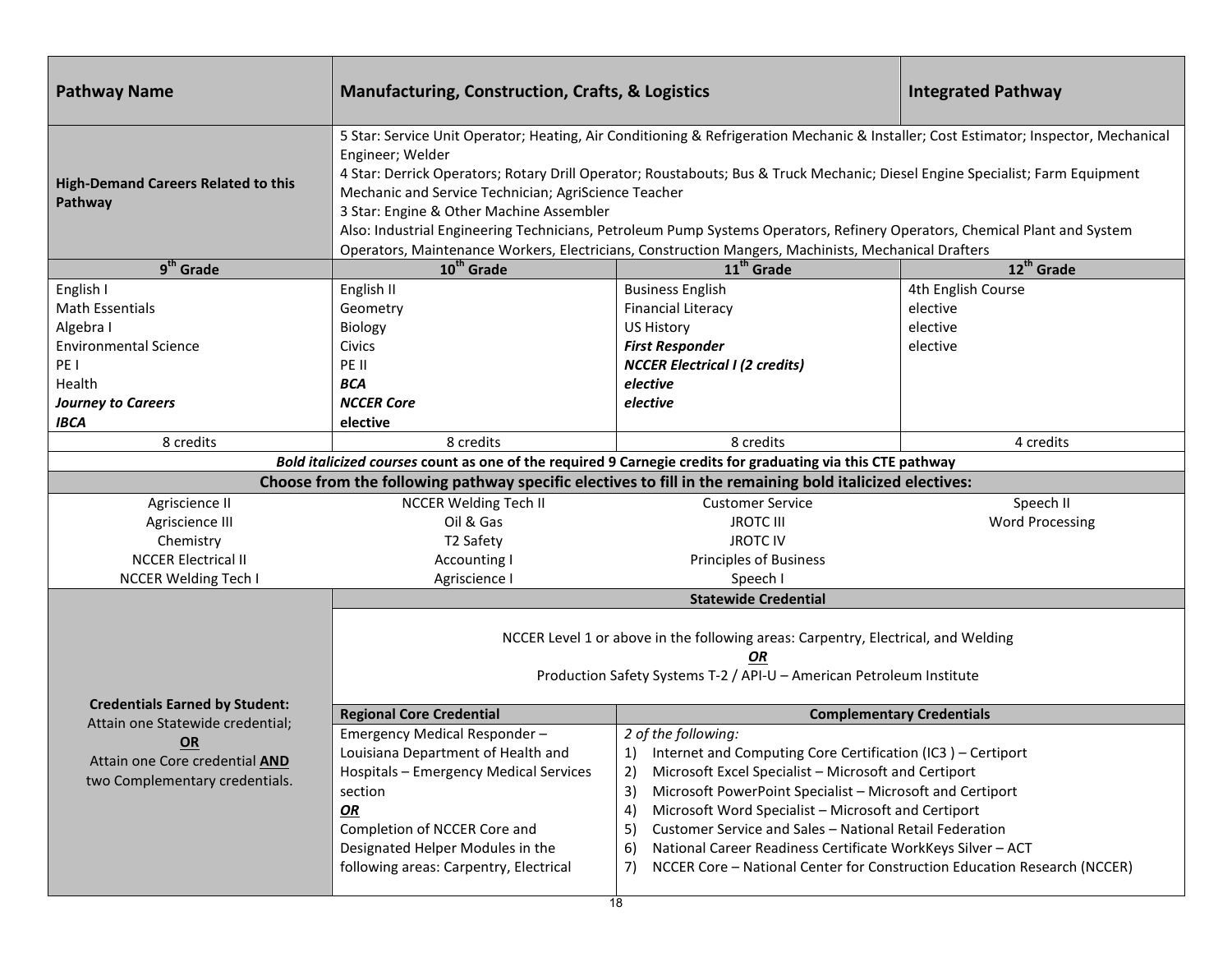| <b>Pathway Name</b>                                                                                                                                                    | <b>Business Management</b>                                                                                                                                                                                                                                                                                                                                                                                                                                                                              |                                                                                                                                                                                                                                                                                                                                                                                              | <b>Regional Pathway</b>                                    |
|------------------------------------------------------------------------------------------------------------------------------------------------------------------------|---------------------------------------------------------------------------------------------------------------------------------------------------------------------------------------------------------------------------------------------------------------------------------------------------------------------------------------------------------------------------------------------------------------------------------------------------------------------------------------------------------|----------------------------------------------------------------------------------------------------------------------------------------------------------------------------------------------------------------------------------------------------------------------------------------------------------------------------------------------------------------------------------------------|------------------------------------------------------------|
| <b>High-Demand Careers Related to this</b><br>Pathway                                                                                                                  | Retail Management - 5 Star: Sales Managers; 4 Star: First---Line Supervisors of Retail Workers. Also: Store Managers,<br><b>Assistant Store Managers</b><br>Business Administration - 5 Star: Administrative Services Manager, Supervisor of Office Workers, Financial Managers. Also:<br>Customer Service Representative, Office Supervisor, Operations Manager, Management Analyst<br>Hospitality Management --- 5 Star - General and Operations Managers; 4 Star - Food Service and Lodging Managers |                                                                                                                                                                                                                                                                                                                                                                                              |                                                            |
| $9th$ Grade                                                                                                                                                            | $10^{th}$ Grade                                                                                                                                                                                                                                                                                                                                                                                                                                                                                         | 11 <sup>th</sup> Grade                                                                                                                                                                                                                                                                                                                                                                       | $12^{th}$ Grade                                            |
| English I<br><b>Math Essentials</b><br>Algebra I<br><b>Environmental Science</b><br>PE <sub>1</sub><br>Health<br><b>Journey to Careers</b><br><b>IBCA</b><br>8 credits | English II<br>Geometry<br>Biology<br><b>Civics</b><br>PE II<br><b>BCA</b><br>elective<br>elective<br>8 credits                                                                                                                                                                                                                                                                                                                                                                                          | <b>Business English</b><br><b>Financial Literacy</b><br><b>US History</b><br><b>Customer Service</b><br>elective<br>elective<br>elective<br>elective<br>8 credits<br>Bold italicized courses count as one of the required 9 Carnegie credits for graduating via this CTE pathway<br>Choose from the following pathway specific electives to fill in the remaining bold italicized electives: | 4th English Course<br>Elective<br>elective<br>4 credits    |
| <b>Medical Terminology</b>                                                                                                                                             | Accounting I                                                                                                                                                                                                                                                                                                                                                                                                                                                                                            | <b>JROTC II</b>                                                                                                                                                                                                                                                                                                                                                                              | Speech I                                                   |
| Web Design                                                                                                                                                             | First Responder                                                                                                                                                                                                                                                                                                                                                                                                                                                                                         | <b>JROTCIV</b>                                                                                                                                                                                                                                                                                                                                                                               | Speech II                                                  |
|                                                                                                                                                                        | <b>Regional Core Credential</b>                                                                                                                                                                                                                                                                                                                                                                                                                                                                         | <b>Principles of Business</b>                                                                                                                                                                                                                                                                                                                                                                | <b>Word Processing</b><br><b>Complementary Credentials</b> |
| <b>Credentials Earned by Student:</b><br>Attain one Core credential AND<br>two Complementary credentials.                                                              | <b>Customer Service and Sales (National</b><br>Retail Federation)                                                                                                                                                                                                                                                                                                                                                                                                                                       | 2 of the following:<br>Internet and Computing Core Certification (IC3) - Certiport<br>1)<br>Microsoft Excel Specialist - Microsoft and Certiport<br>2)<br>Microsoft PowerPoint Specialist - Microsoft and Certiport<br>3)<br>Microsoft Word Specialist - Microsoft and Certiport<br>4)<br>National Career Readiness Certificate WorkKeys Silver - ACT<br>5)                                  |                                                            |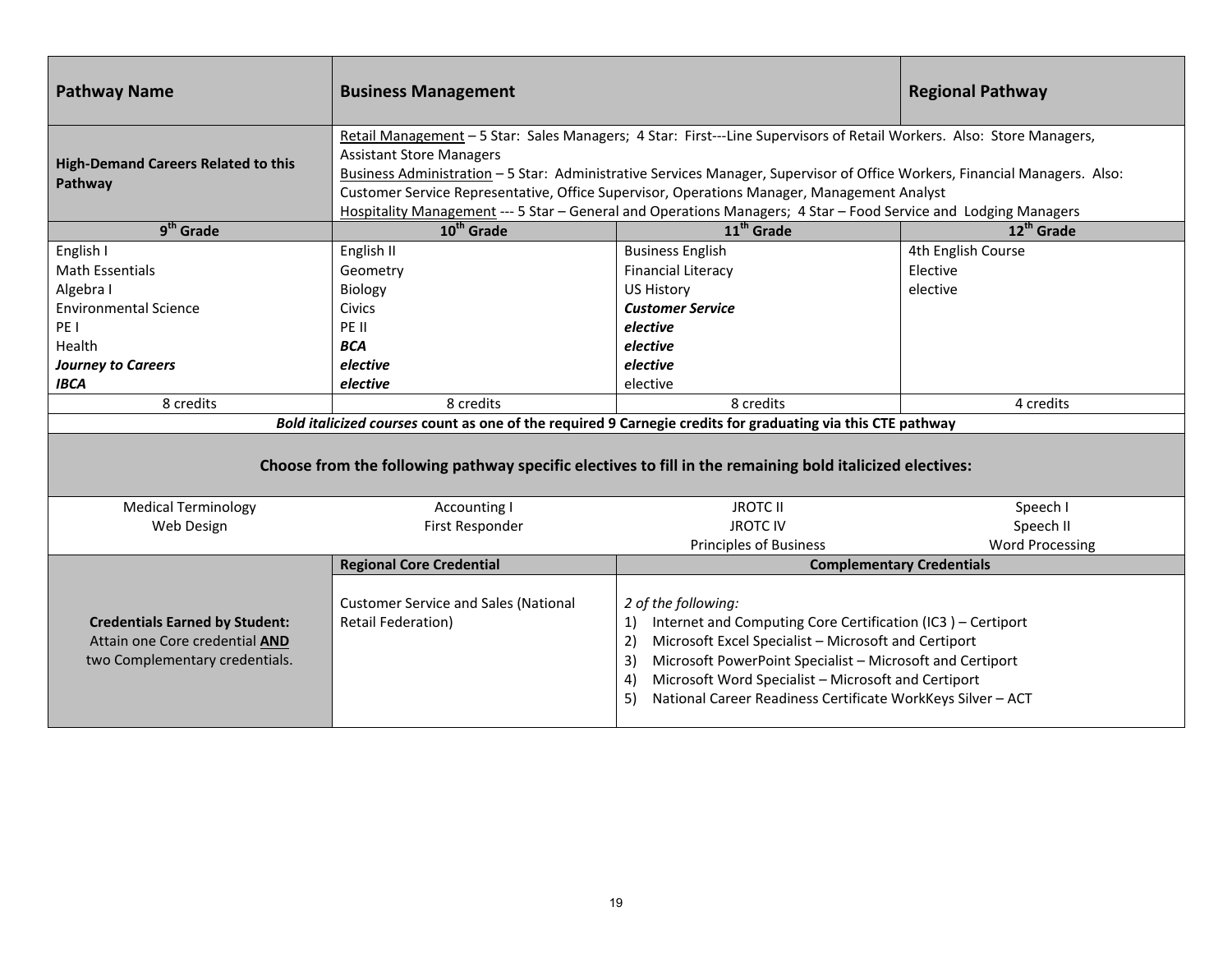| <b>Pathway Name</b>                                                                                                                                         | <b>Commercial Driver</b>                                                                                                                                                                                                                                                                                                                                                                                                                                                                                                                                                          |                                                                                                                                                                                                                                                                                                                                                                               | <b>Regional Pathway</b>                                 |
|-------------------------------------------------------------------------------------------------------------------------------------------------------------|-----------------------------------------------------------------------------------------------------------------------------------------------------------------------------------------------------------------------------------------------------------------------------------------------------------------------------------------------------------------------------------------------------------------------------------------------------------------------------------------------------------------------------------------------------------------------------------|-------------------------------------------------------------------------------------------------------------------------------------------------------------------------------------------------------------------------------------------------------------------------------------------------------------------------------------------------------------------------------|---------------------------------------------------------|
| <b>High-Demand Careers Related to this</b><br>Pathway                                                                                                       | 5 Star: Heavy and Tractor-Trailer Truck Drivers; First Line Supervisors of Transportation & Material Movers<br>4 Star: Emergency Medical Technicians & Paramedics<br>3 Star: Drivers/Sales Workers; Light Truck or Delivery Service Drivers; Bus Drivers, Transit, & Inercity; Logging Equipment Operators;<br>Police, Fire, and Ambulance Dispatchers<br>2 Star: Ambulance Drivers & Attendants-Except EMT; Athletes & Sports Competitors; Bus Drivers: School or Special Client; Couriers<br>& Messengers; Refuse and Recyclable Material Collectors; Taxi Drivers & Chauffeurs |                                                                                                                                                                                                                                                                                                                                                                               |                                                         |
| $9th$ Grade                                                                                                                                                 | 10 <sup>th</sup> Grade                                                                                                                                                                                                                                                                                                                                                                                                                                                                                                                                                            | 11 <sup>th</sup> Grade                                                                                                                                                                                                                                                                                                                                                        | 12 <sup>th</sup> Grade                                  |
| English I<br><b>Math Essentials</b><br>Algebra I<br><b>Environmental Science</b><br>PE I<br>Health<br><b>Journey to Careers</b><br><b>IBCA</b><br>8 credits | English II<br>Geometry<br>Biology<br>Civics<br>PE II<br><b>BCA</b><br>elective<br>elective<br>8 credits                                                                                                                                                                                                                                                                                                                                                                                                                                                                           | <b>Business English</b><br><b>Financial Literacy</b><br><b>US History</b><br>elective<br>elective<br>elective<br>elective<br>elective<br>8 credits<br>Bold italicized courses count as one of the required 9 Carnegie credits for graduating via this CTE pathway<br>Choose from the following pathway specific electives to fill in the remaining bold italicized electives: | 4th English Course<br>Elective<br>elective<br>4 credits |
| Agriscience I                                                                                                                                               | <b>NCCER Electrical I</b>                                                                                                                                                                                                                                                                                                                                                                                                                                                                                                                                                         | Accounting I                                                                                                                                                                                                                                                                                                                                                                  | <b>Principles of Business</b>                           |
| Agriscience II                                                                                                                                              | <b>NCCER Electrical II</b>                                                                                                                                                                                                                                                                                                                                                                                                                                                                                                                                                        | First Responder                                                                                                                                                                                                                                                                                                                                                               | Speech I                                                |
| Driver Education & Safety*                                                                                                                                  | Oil & Gas                                                                                                                                                                                                                                                                                                                                                                                                                                                                                                                                                                         | <b>JROTC II</b>                                                                                                                                                                                                                                                                                                                                                               | Speech II                                               |
| <b>NCCER Core</b>                                                                                                                                           | T2 Safety                                                                                                                                                                                                                                                                                                                                                                                                                                                                                                                                                                         | <b>JROTC IV</b>                                                                                                                                                                                                                                                                                                                                                               | <b>Word Processing</b>                                  |
|                                                                                                                                                             | <b>Regional Core Credential</b>                                                                                                                                                                                                                                                                                                                                                                                                                                                                                                                                                   |                                                                                                                                                                                                                                                                                                                                                                               | <b>Complementary Credentials</b>                        |
| <b>Credentials Earned by Student:</b><br>Attain one Core credential AND<br>two Complementary credentials.                                                   | Class "A" Commercial Driver's License -<br>Combination Vehicles-Louisiana DMV<br><b>OR</b><br>Class "B" Commercial Driver's License -<br>Heavy Straight Vehicles - Louisiana DMV<br>OR<br>Class "C" Commercial Driver's License -<br>Light Vehicles - Louisiana DMV<br>OR<br>Class "D" Chauffeurs Driver's License (17<br>years of age and above) - Louisiana DMV<br>*must be 18 for "A, B, and C"                                                                                                                                                                                | 2 of the following:<br>Internet and Computing Core Certification (IC3) - Certiport<br>1)<br>2)<br>Microsoft Excel Specialist - Microsoft and Certiport<br>3)<br>Microsoft PowerPoint Specialist - Microsoft and Certiport<br>Microsoft Word Specialist - Microsoft and Certiport<br>4)<br>National Career Readiness Certificate WorkKeys Silver - ACT<br>5)                   |                                                         |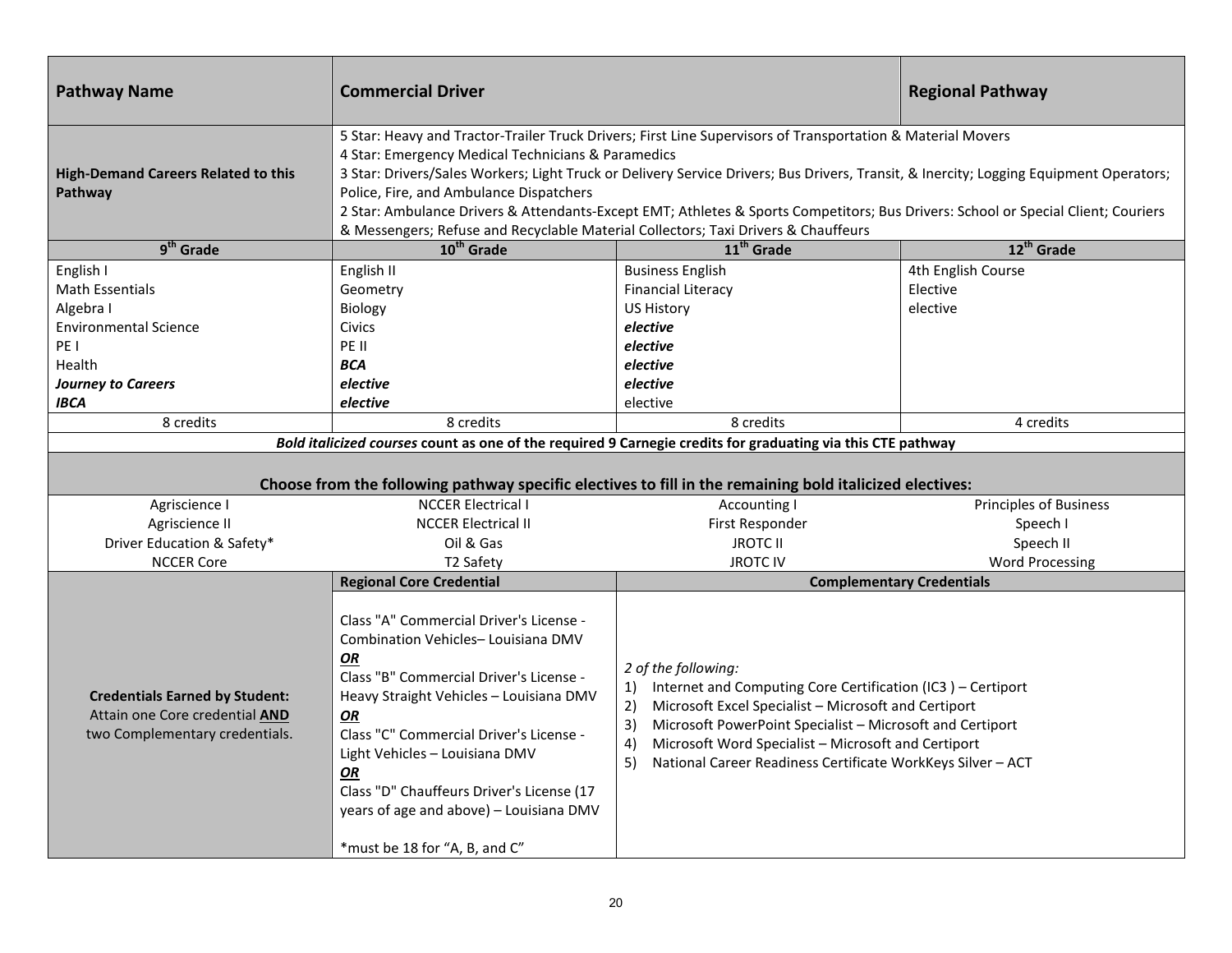| <b>Pathway Name</b>                                                                                       | <b>Micro-Enterprise</b>                                                                                                               |                                                                                                                                                                                                                                                                                                                                                                                                                              | <b>Regional Pathway</b>          |
|-----------------------------------------------------------------------------------------------------------|---------------------------------------------------------------------------------------------------------------------------------------|------------------------------------------------------------------------------------------------------------------------------------------------------------------------------------------------------------------------------------------------------------------------------------------------------------------------------------------------------------------------------------------------------------------------------|----------------------------------|
| <b>High-Demand Careers Related to this</b>                                                                | 5 Star: Property, Real Estate and Community Association Manager                                                                       |                                                                                                                                                                                                                                                                                                                                                                                                                              |                                  |
| Pathway                                                                                                   |                                                                                                                                       | 4 Star: Real Estate Sales Agent 2 Star: Hairdresser, Hairstylist and Cosmetologist, Interior Designers; Costume Attendants                                                                                                                                                                                                                                                                                                   |                                  |
| $9th$ Grade                                                                                               | 10 <sup>th</sup> Grade                                                                                                                | 11 <sup>th</sup> Grade                                                                                                                                                                                                                                                                                                                                                                                                       | 12 <sup>th</sup> Grade           |
| English I                                                                                                 | English II                                                                                                                            | <b>Business English</b>                                                                                                                                                                                                                                                                                                                                                                                                      | 4th English Course               |
| <b>Math Essentials</b>                                                                                    | Geometry                                                                                                                              | <b>Financial Literacy</b>                                                                                                                                                                                                                                                                                                                                                                                                    | Cosmetology II (2 credits)       |
| Algebra I                                                                                                 | Biology                                                                                                                               | <b>US History</b>                                                                                                                                                                                                                                                                                                                                                                                                            | elective                         |
| <b>Environmental Science</b>                                                                              | <b>Civics</b>                                                                                                                         | <b>Accounting I</b>                                                                                                                                                                                                                                                                                                                                                                                                          |                                  |
| PE <sub>1</sub>                                                                                           | PE II                                                                                                                                 | Cosmetology I (2 credits)                                                                                                                                                                                                                                                                                                                                                                                                    |                                  |
| Health                                                                                                    | <b>BCA</b>                                                                                                                            | elective                                                                                                                                                                                                                                                                                                                                                                                                                     |                                  |
| <b>Journey to Careers</b>                                                                                 | elective                                                                                                                              | elective                                                                                                                                                                                                                                                                                                                                                                                                                     |                                  |
| <b>IBCA</b>                                                                                               | elective                                                                                                                              |                                                                                                                                                                                                                                                                                                                                                                                                                              |                                  |
| 8 credits                                                                                                 | 8 credits                                                                                                                             | 8 credits                                                                                                                                                                                                                                                                                                                                                                                                                    | 4 credits                        |
|                                                                                                           |                                                                                                                                       | Bold italicized courses count as one of the required 9 Carnegie credits for graduating via this CTE pathway                                                                                                                                                                                                                                                                                                                  |                                  |
|                                                                                                           |                                                                                                                                       | Choose from the following pathway specific electives to fill in the remaining bold italicized electives:                                                                                                                                                                                                                                                                                                                     |                                  |
| Chemistry                                                                                                 | <b>Customer Service</b>                                                                                                               | <b>JROTC II</b>                                                                                                                                                                                                                                                                                                                                                                                                              | Speech I                         |
| Web Design                                                                                                | First Responder                                                                                                                       | <b>JROTC IV</b>                                                                                                                                                                                                                                                                                                                                                                                                              | Speech II                        |
|                                                                                                           |                                                                                                                                       | <b>Principles of Business</b>                                                                                                                                                                                                                                                                                                                                                                                                | <b>Word Processing</b>           |
|                                                                                                           | <b>Regional Core Credential</b>                                                                                                       |                                                                                                                                                                                                                                                                                                                                                                                                                              | <b>Complementary Credentials</b> |
| <b>Credentials Earned by Student:</b><br>Attain one Core credential AND<br>two Complementary credentials. | Louisiana Micro-Enterprise Credential<br>(Baton Rouge Area Chamber / State<br><b>Chambers of Commerce)</b><br>OR<br><b>QuickBooks</b> | 2 of the following:<br>Internet and Computing Core Certification (IC3) - Certiport<br>1)<br>2)<br>Microsoft Excel Specialist - Microsoft and Certiport<br>Microsoft PowerPoint Specialist - Microsoft and Certiport<br>3)<br>Microsoft Word Specialist - Microsoft and Certiport<br>4)<br>Customer Service and Sales - National Retail Federation<br>5)<br>National Career Readiness Certificate WorkKeys Silver - ACT<br>6) |                                  |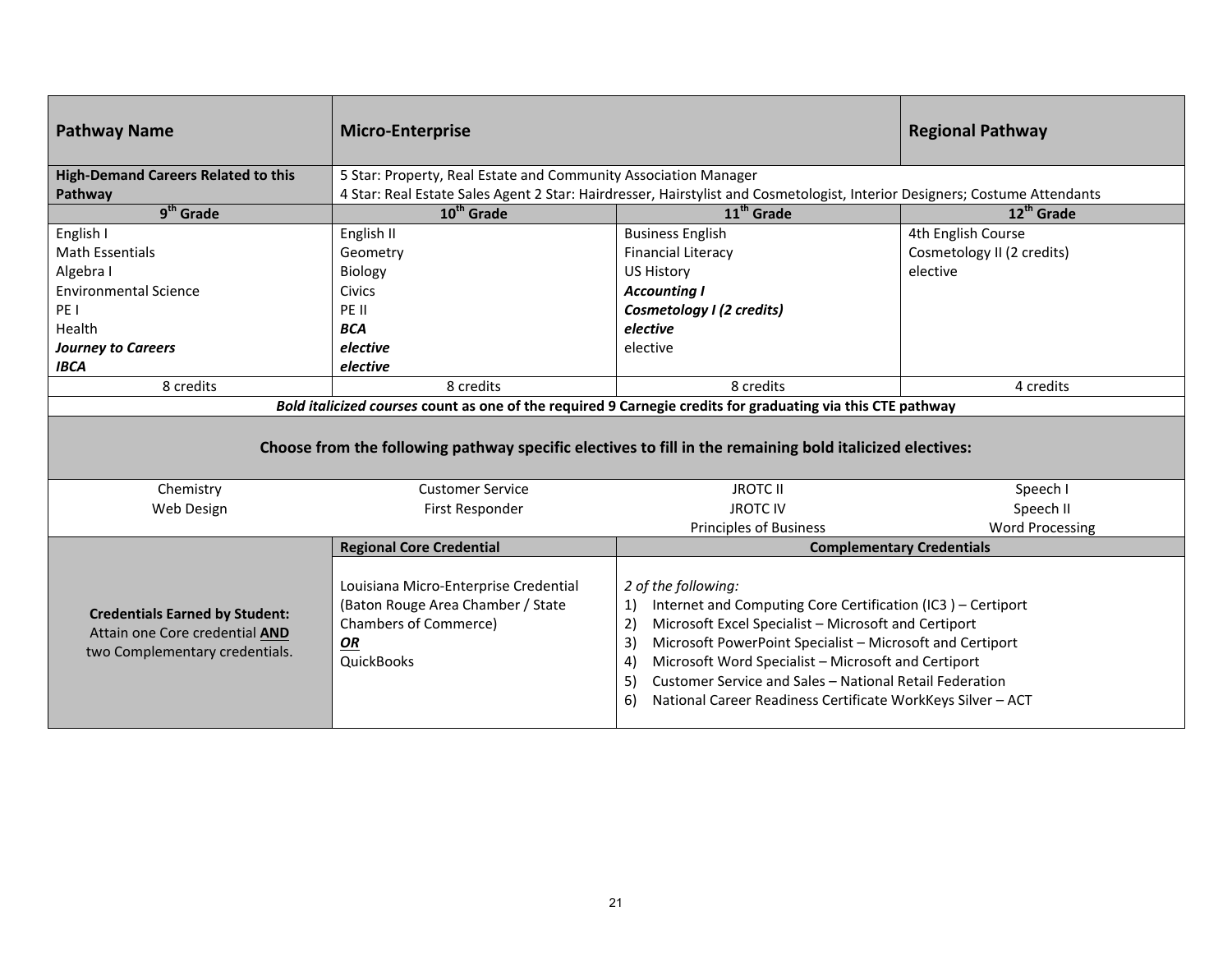| <b>Pathway Name</b>                                                                                                                                                                                                     | <b>Welder Helper</b>                                                                                                                                                                                                                                                                                                                                                                                                      |                                                                                                                                                                                                                                                                                                                                                                                                                              | <b>Regional Pathway</b>      |  |  |  |
|-------------------------------------------------------------------------------------------------------------------------------------------------------------------------------------------------------------------------|---------------------------------------------------------------------------------------------------------------------------------------------------------------------------------------------------------------------------------------------------------------------------------------------------------------------------------------------------------------------------------------------------------------------------|------------------------------------------------------------------------------------------------------------------------------------------------------------------------------------------------------------------------------------------------------------------------------------------------------------------------------------------------------------------------------------------------------------------------------|------------------------------|--|--|--|
| <b>High-Demand Careers Related to this</b><br>Pathway                                                                                                                                                                   | Helper positions in the Manufacturing trades: Tack Welder, T-Joint Welder, Grinder Assistant, Rod Indentifier/Runner, Maintenance<br>Assistant<br>5 Star: Welders, Cutters, Solderers, Brazers, Plumbers, Pipefitters, Steamfitters, Industrial Machine Mechanics<br>4 Star: Boilermakers, Maintenance and Repair Workers, Sheet Metal Workers, Structural Metal Fabricators and Fitters<br>2 Star: Construction Laborers |                                                                                                                                                                                                                                                                                                                                                                                                                              |                              |  |  |  |
| 9 <sup>th</sup> Grade                                                                                                                                                                                                   | 10 <sup>th</sup> Grade                                                                                                                                                                                                                                                                                                                                                                                                    | 11 <sup>th</sup> Grade                                                                                                                                                                                                                                                                                                                                                                                                       | 12 <sup>th</sup> Grade       |  |  |  |
| English I                                                                                                                                                                                                               | English II                                                                                                                                                                                                                                                                                                                                                                                                                | <b>Business English</b>                                                                                                                                                                                                                                                                                                                                                                                                      | 4th English Course           |  |  |  |
| <b>Math Essentials</b>                                                                                                                                                                                                  | Geometry                                                                                                                                                                                                                                                                                                                                                                                                                  | <b>Financial Literacy</b>                                                                                                                                                                                                                                                                                                                                                                                                    | <b>NCCER Welding Tech II</b> |  |  |  |
| Algebra I                                                                                                                                                                                                               | <b>Biology</b>                                                                                                                                                                                                                                                                                                                                                                                                            | <b>US History</b>                                                                                                                                                                                                                                                                                                                                                                                                            | elective                     |  |  |  |
| <b>Environmental Science</b>                                                                                                                                                                                            | <b>Civics</b>                                                                                                                                                                                                                                                                                                                                                                                                             | <b>NCCER Welding Tech I</b>                                                                                                                                                                                                                                                                                                                                                                                                  | elective                     |  |  |  |
| PE I                                                                                                                                                                                                                    | PE II                                                                                                                                                                                                                                                                                                                                                                                                                     | <b>First Responder</b>                                                                                                                                                                                                                                                                                                                                                                                                       |                              |  |  |  |
| Health                                                                                                                                                                                                                  | <b>BCA</b>                                                                                                                                                                                                                                                                                                                                                                                                                | elective                                                                                                                                                                                                                                                                                                                                                                                                                     |                              |  |  |  |
| <b>Journey to Careers</b>                                                                                                                                                                                               | <b>NCCER Core</b>                                                                                                                                                                                                                                                                                                                                                                                                         | elective                                                                                                                                                                                                                                                                                                                                                                                                                     |                              |  |  |  |
| <b>IBCA</b>                                                                                                                                                                                                             | elective                                                                                                                                                                                                                                                                                                                                                                                                                  | elective                                                                                                                                                                                                                                                                                                                                                                                                                     |                              |  |  |  |
| 8 credits                                                                                                                                                                                                               | 8 credits                                                                                                                                                                                                                                                                                                                                                                                                                 | 8 credits                                                                                                                                                                                                                                                                                                                                                                                                                    | 4 credits                    |  |  |  |
| Bold italicized courses count as one of the required 9 Carnegie credits for graduating via this CTE pathway<br>Choose from the following pathway specific electives to fill in the remaining bold italicized electives: |                                                                                                                                                                                                                                                                                                                                                                                                                           |                                                                                                                                                                                                                                                                                                                                                                                                                              |                              |  |  |  |
| Agriscience II                                                                                                                                                                                                          | <b>NCCER Welding Tech I</b>                                                                                                                                                                                                                                                                                                                                                                                               | <b>Customer Service</b>                                                                                                                                                                                                                                                                                                                                                                                                      | Speech I                     |  |  |  |
| Agriscience III                                                                                                                                                                                                         | <b>NCCER Welding Tech II</b>                                                                                                                                                                                                                                                                                                                                                                                              | First Responder                                                                                                                                                                                                                                                                                                                                                                                                              | Speech II                    |  |  |  |
| Chemistry                                                                                                                                                                                                               | Oil & Gas                                                                                                                                                                                                                                                                                                                                                                                                                 | <b>JROTC III</b>                                                                                                                                                                                                                                                                                                                                                                                                             |                              |  |  |  |
| <b>NCCER Electrical I</b>                                                                                                                                                                                               | T2 Safety                                                                                                                                                                                                                                                                                                                                                                                                                 | <b>JROTC IV</b>                                                                                                                                                                                                                                                                                                                                                                                                              |                              |  |  |  |
| <b>NCCER Electrical II</b>                                                                                                                                                                                              | Accounting I                                                                                                                                                                                                                                                                                                                                                                                                              | <b>Principles of Business</b>                                                                                                                                                                                                                                                                                                                                                                                                |                              |  |  |  |
|                                                                                                                                                                                                                         | <b>Regional Core Credential</b>                                                                                                                                                                                                                                                                                                                                                                                           | <b>Complementary Credentials</b>                                                                                                                                                                                                                                                                                                                                                                                             |                              |  |  |  |
| <b>Credentials Earned by Student:</b><br>Attain one Core credential AND<br>two Complementary credentials                                                                                                                | NCCER Core plus NCCER Welding Level 1<br>Modules as indicated                                                                                                                                                                                                                                                                                                                                                             | 2 of the following:<br>Internet and Computing Core Certification (IC3) - Certiport<br>1)<br>Microsoft Excel Specialist - Microsoft and Certiport<br>2)<br>Microsoft PowerPoint Specialist - Microsoft and Certiport<br>3)<br>Microsoft Word Specialist - Microsoft and Certiport<br>4)<br>Customer Service and Sales - National Retail Federation<br>5)<br>National Career Readiness Certificate WorkKeys Silver - ACT<br>6) |                              |  |  |  |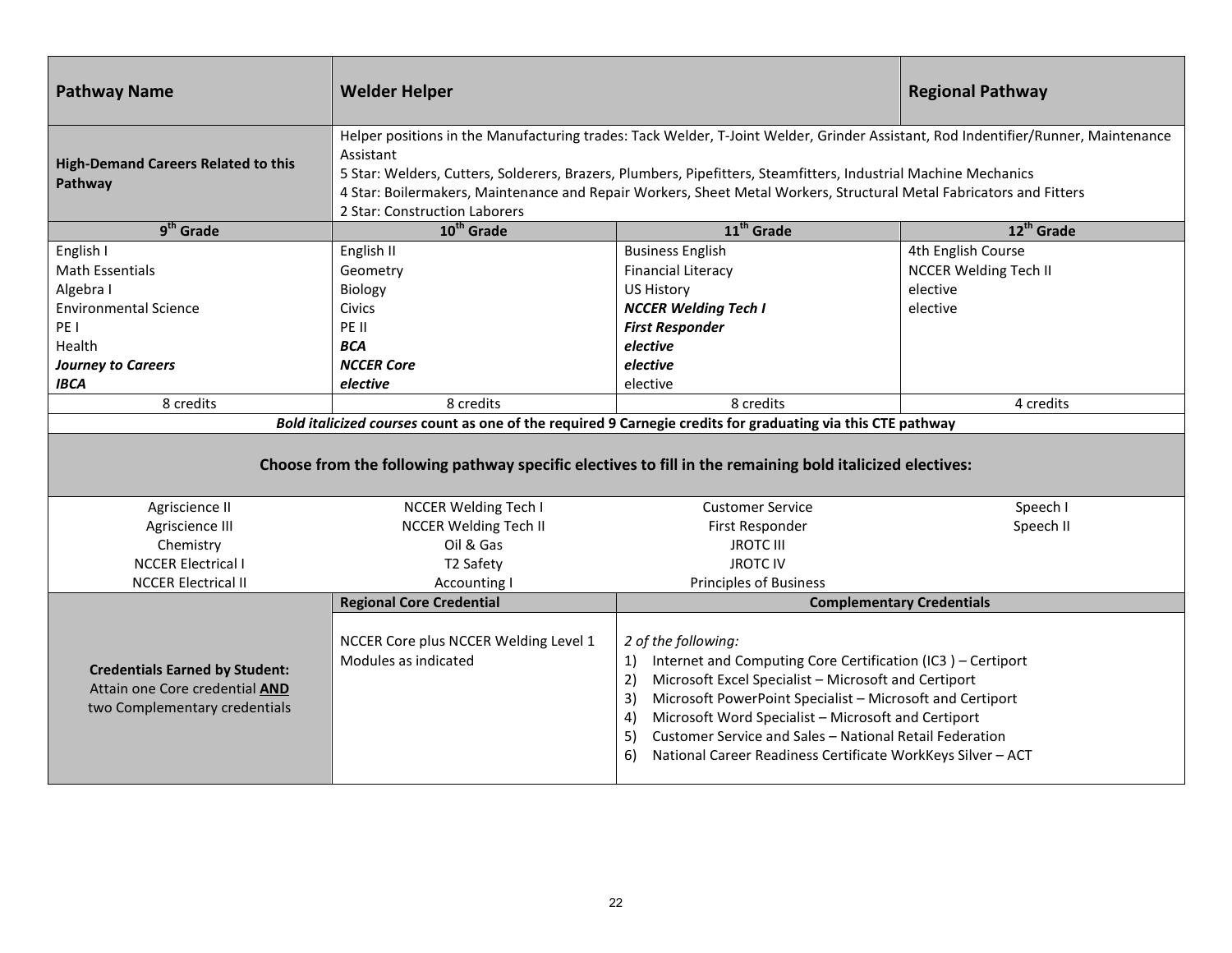| <b>Pathway Name</b>                                                                                                                                                    | Hospitality, Tourism, Culinary, & Retail                                                                                                                                                                                                                                                                                                                                                                                                                                                                                                                                                                                                                                                                                                                 |                                                                                                                                                                                                                                                                                  | <b>Act 833 Pathway</b>                                  |  |  |  |
|------------------------------------------------------------------------------------------------------------------------------------------------------------------------|----------------------------------------------------------------------------------------------------------------------------------------------------------------------------------------------------------------------------------------------------------------------------------------------------------------------------------------------------------------------------------------------------------------------------------------------------------------------------------------------------------------------------------------------------------------------------------------------------------------------------------------------------------------------------------------------------------------------------------------------------------|----------------------------------------------------------------------------------------------------------------------------------------------------------------------------------------------------------------------------------------------------------------------------------|---------------------------------------------------------|--|--|--|
| <b>High-Demand Careers Related to this</b><br>Pathway                                                                                                                  | Hospitality: 5 Star - General and Operations Manager; 4 Star - Food Service Manager; Lodging Manager; 3 Star - Customer Service<br>Representative; First-Line Supervisor of Food Prep and Serving Workers, Housekeeping and Janitorial Workers, Personal Service<br>Workers; 2 Star - Hotel, Motel and Resort Desk Clerks<br>Tourism: 4 Star - Lodging Manager; 2 Star - Hotel Desk Clerk; Tour Guide and Escort; Travel Agent<br>Culinary: 4 Star - Food Service Manager; Chefs and Head Cook; 3 Star - First Line Supervisor of Food Prep and Serving Workers; 2<br>Star - Cook, Baker; 1 Star - Food Preparation Worker<br>Retail: 5 Star: Sales Manager; 4 Star: First-Line Supervisor of Retail Workers; 2 Star: Security Guard, Retail Salesperson |                                                                                                                                                                                                                                                                                  |                                                         |  |  |  |
| $9th$ Grade                                                                                                                                                            | 10 <sup>th</sup> Grade                                                                                                                                                                                                                                                                                                                                                                                                                                                                                                                                                                                                                                                                                                                                   | 11 <sup>th</sup> Grade                                                                                                                                                                                                                                                           | 12 <sup>th</sup> Grade                                  |  |  |  |
| English I<br><b>Math Essentials</b><br>Algebra I<br><b>Environmental Science</b><br>PE <sub>1</sub><br>Health<br><b>Journey to Careers</b><br><b>IBCA</b><br>8 credits | English II<br>Geometry<br>Biology<br><b>Civics</b><br>PE II<br><b>BCA</b><br><b>Nutrition &amp; Food/Adv Nutrition &amp; Food</b><br><b>FACS</b><br>8 credits                                                                                                                                                                                                                                                                                                                                                                                                                                                                                                                                                                                            | <b>Business English</b><br><b>Financial Literacy</b><br><b>US History</b><br><b>Customer Service</b><br>elective<br>elective<br>elective<br>elective<br>8 credits<br>Bold italicized courses count as one of the required 9 Carnegie credits for graduating via this CTE pathway | 4th English Course<br>elective<br>elective<br>4 credits |  |  |  |
| Choose from the following pathway specific electives to fill in the remaining bold italicized electives:                                                               |                                                                                                                                                                                                                                                                                                                                                                                                                                                                                                                                                                                                                                                                                                                                                          |                                                                                                                                                                                                                                                                                  |                                                         |  |  |  |
| <b>Baking and Pastries</b><br>Chemistry<br><b>Health Science</b><br>ProStart II                                                                                        | Web Design<br>Accounting I<br>First Responder                                                                                                                                                                                                                                                                                                                                                                                                                                                                                                                                                                                                                                                                                                            | <b>JROTC III</b><br><b>JROTC IV</b><br><b>Principles of Business</b>                                                                                                                                                                                                             | Speech I<br>Speech II<br><b>Word Processing</b>         |  |  |  |
| <b>Credentials Earned by Student:</b><br>Attain the culminating credential(s)<br>approved by the student's IEP team                                                    | Any of the following credentials approved by the student's IEP team:<br>Customer Service and Sales Credential - NRF (National Retail Federation)<br>1)<br>Internet and Computing Core Certification (IC3) - Certiport<br>2)<br>Microsoft Office Specialist Excel (MOS) - Microsoft and Certiport<br>3)<br>Microsoft Office Specialist PowerPoint (MOS) - Microsoft and Certiport<br>4)<br>Microsoft Office Specialist Word (MOS) - Microsoft and Certiport<br>5)<br>ServSafe Food Protection Manager Certification - National Restaurant Association<br>6)                                                                                                                                                                                               |                                                                                                                                                                                                                                                                                  |                                                         |  |  |  |